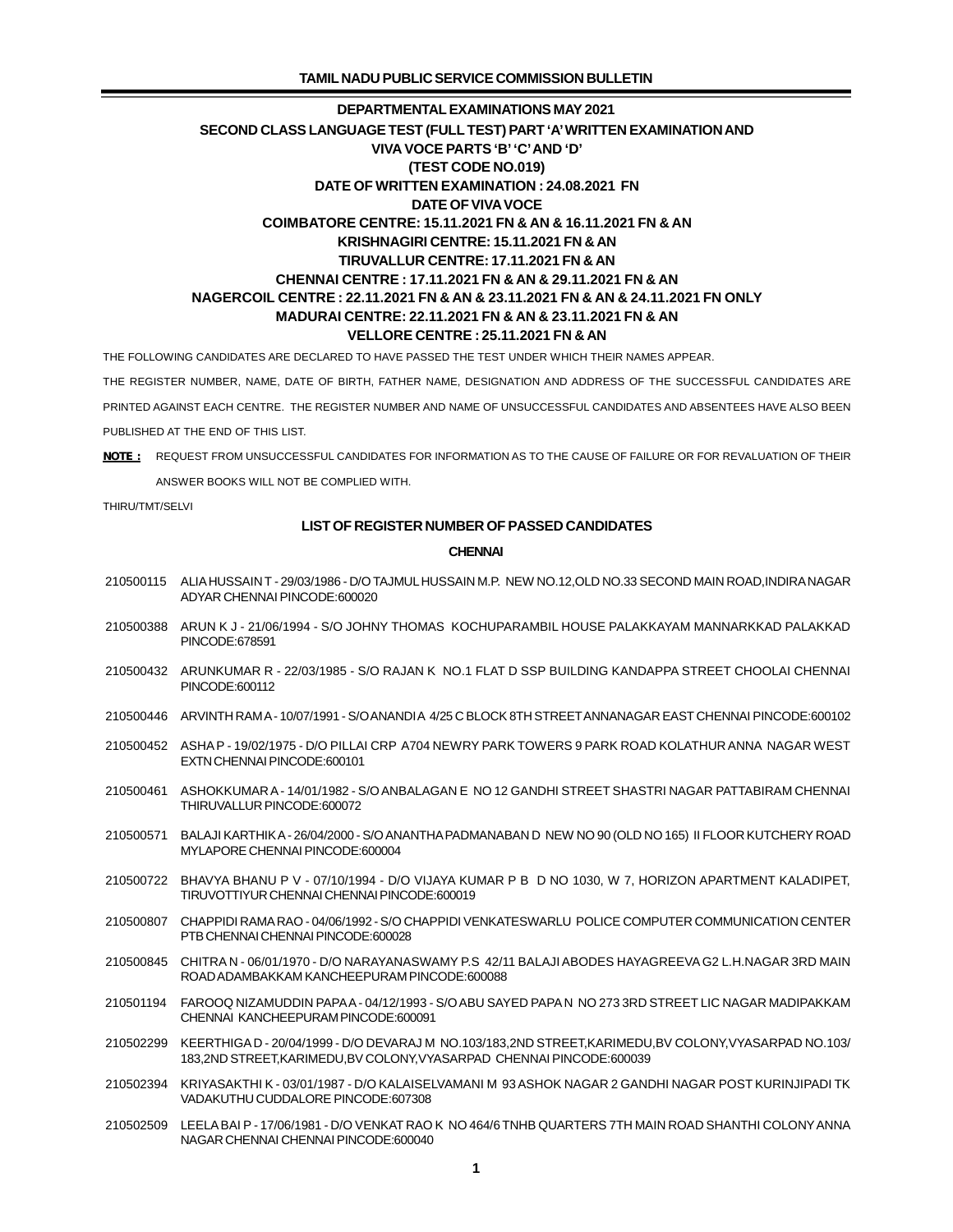- 210502815 MANJU T 04/03/1997 D/O THILAK BAHADUR C NO.12, PART1, VIJAYA NAGAR (BEHIND CSS SHETTY NAGAR), MINJUR THIRUVALLUR PINCODE:601203
- 210502980 MOHAMMED THAUSEEF S 03/11/1993 S/O SAIFUDDIN G 4, 2ND FLOOR, 5TH MAIN ROAD MINT MODERN CITY OLD WASHERMENPET CHENNAI PINCODE:600021
- 210503401 NIRMAL THYAGU N 24/06/1981 S/O NATARAJAN G F-47, O-BLOCK, RUBY REGENCY APARTMENTS TIRUVANCHERI, NEW AGARAM ROAD CHENNAI PINCODE:600126
- 210503462 NIVEDITA PRIYADARSHINI I 04/06/1989 D/O ILANGO S # 1, SRINIVASAN STREET, STUARTPET, ARAKKONAM VELLORE PINCODE:631001
- 210503489 PADMA R 10/08/1991 D/O PENCHILA NARASAIAH R NO 1 JAMAL STREET OLD WASHERMENPET CHENNAI PINCODE:600021
- 210503752 PRAGADISH ANANDH P 27/07/1996 S/O PREM ANAND M SRI SAI KRS HOSPITAL (1ST FLOOR), 39, 7TH AVENUE, ASHOK NAGAR CHENNAI PINCODE:600083
- 210504201 RAJKUMAR V 25/05/1987 S/O VIJAYAKUMAR R NO 31 /23 PERUMAL KOIL STREET METTUPALAYAM MARKET , WESTMAMBALAM CHENNAI PINCODE:600033
- 210504235 RAMAKRISHNA B 11/01/1980 S/O SATHYANARAYANA B V 138, G N CHETTY STREET ARANI THIRUVALLUR PINCODE:601101
- 210504448 REVATHI M 15/04/1987 D/O RAVI R PLOT NO 2 MAHATMA GANDHI STREET GM NAGAR EXTN PATTARAVAKKAM CHENNAI PINCODE:600053
- 210504470 ROKSAR FATHIMA L 31/03/1991 D/O ROKSAR FATHIMA L NO 7 BEGUM SAHIB STREET, MAKEY'S GARDEN GREAMS ROAD CHENNAI PINCODE:600006
- 210504723 SANTOSH KUMAR B 18/10/1994 S/O BASKARAN S 172 B, HASTHINAPURAM MAIN ROAD PURUSHOTHAMAN NAGAR CHROMPET KANCHEEPURAM PINCODE:600044
- 210504776 SARASWATHI S 02/05/1994 D/O SUBRAMANIAN M 103,TOWER18 SKYCITY APPARTMENT ADYALAMPATTU THIRUVALLUR PINCODE:600095
- 210505128 SHALY JOSEPH 10/11/1982 D/O JOSEPH K G 153,62/4 MANNAR SAMY KOIL STREET, ROYAPURAM ROYAPURAM CHENNAI PINCODE:600013
- 210505194 SHEEBA JYOTHI NP 06/06/1992 D/O VIJAYA KUMAR G NO 162/12A GRUND FLOOR SEEYALAM 1ST STREET VILLIVAKKAM CHENNAI PINCODE:600049
- 210505222 SHOBHA SHARMA C 19/11/1980 D/O CHANDRMA SHARMA NO. 58/94 V.V KOIL STREET CHOOLAI POST OFFICE CHENNAI PINCODE:600112
- 210505404 SREE KUMAR D . R 22/09/1976 S/O RAMAKRISHNAN D N ANAND APARTMENTS S 5 CBLOCK RANGANATHAN STREET URAPAKKAM CHENNAI KANCHEEPURAM PINCODE:603211
- 210505623 SUJEETH KUMAR D 09/01/1993 S/O DEVENDAR SINGH N 77/12 16 NEW STREET RAJAKADAI THIRUVALLUR PINCODE:600019
- 210505662 SUMATI V 06/06/1982 D/O VEDAMANICKAM R DOOR NO:5/100Y3, SHANTHI NAGAR,SECOND STREET, OPP:SPIC NAGAR,THOOTHUKUDI. THOOTHUKUDI PINCODE:628005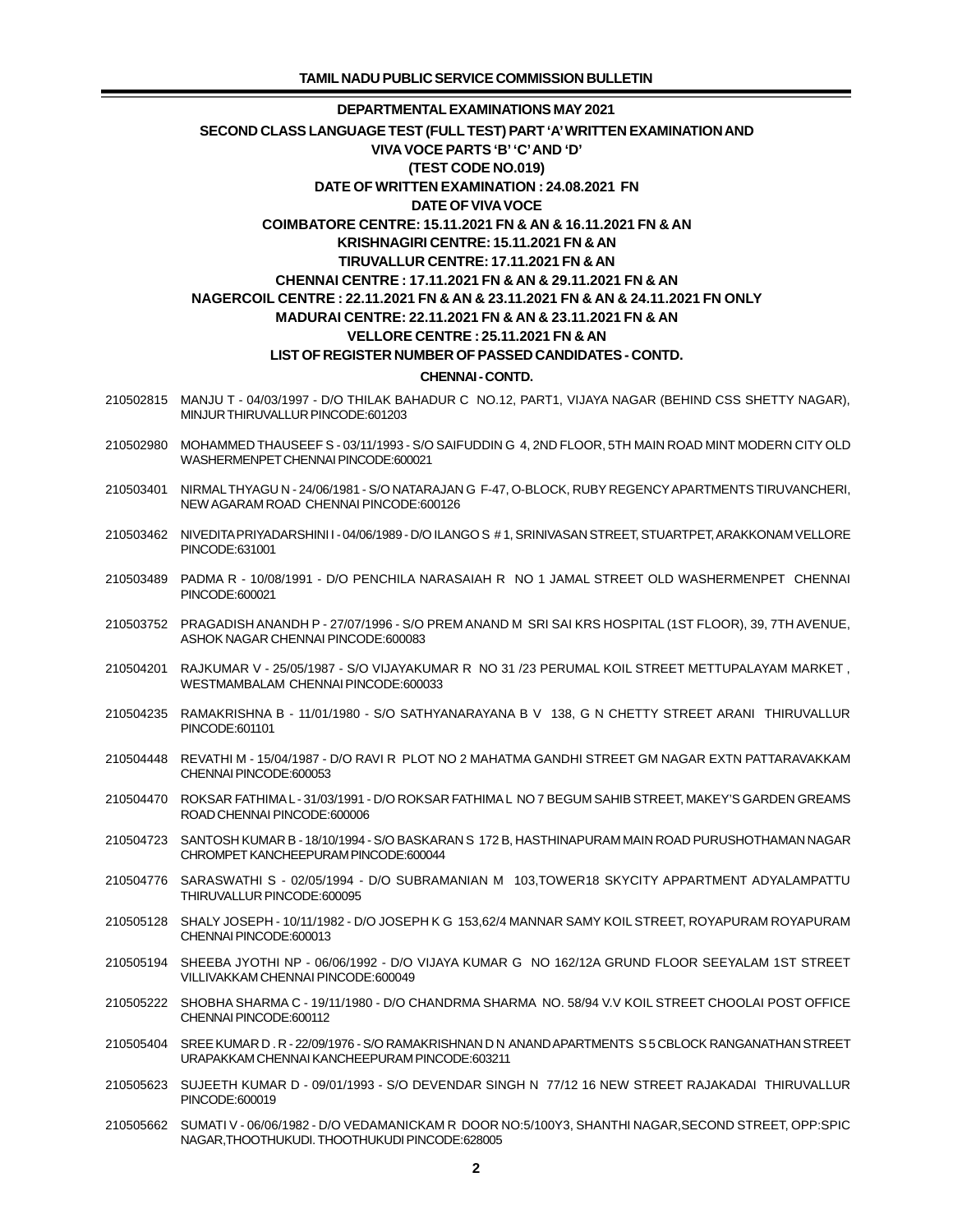- 210506261 VIDHYA V 28/11/1996 D/O VENKATAKRISHNAN V JEEVANANDAM STREET NEAR OLD BUS STAND PUDUCHERRY PINCODE:605001
- 210506334 VIJAYA KUMAR C 14/01/1978 S/O CHANDARAN M NO. 390A/3, ANNASALAI MAIN ROAD BALUCHETTY CHATIRAM VILLAGE & POST THIRUPPUKUZHI PANCHAYAT KANCHEEPURAM PINCODE:631551
- 210506507 VISHAL R 05/04/1999 S/O RADHAKRISHNAN G NO 18, BHARATHIYAR STREET, PRAKASH NAGAR NORTH THIRUNINDRAVUR, TIRUVALLUR, TAMIL NADU 602024 THIRUVALLUR PINCODE:602024

### **COIMBATORE**

- 210506640 ANANDHAKRISHNAN S 09/06/1998 S/O SIVARAJ S 1/36 , NEW WELL STREET , THENSANGAMPALAYAM VEDASANTHUR POST POLLACHI COIMBATORE PINCODE:642007
- 210506763 BALA VIGNESH S 20/07/1993 S/O SUNDARAMOORTHY S 9/8, AMARJOTHI EVERGREEN GARDEN ALANKAR THOTTAM, NEAR VKL NAGAR, G.N.MILLS POST COIMBATORE PINCODE:641029
- 210506933 DILEESHIA S M 23/03/1980 D/O MADHAVAN NAIR P 11 VIJAYA SHREE GARDEN ELLAITHOTTAM ROAD EXTN PEELAMEDU COIMBATORE PINCODE:641004
- 210507231 KANIMOZHI E 03/05/1987 D/O ELLAPPAN K T1, 14, 15 KALIYAPPA STREET, PATEESHWARAR APATMENTS BLOCK-2 K K PUDUR, SAIBABACOLONY COIMBATORE PINCODE:641038
- 210507664 MUHAMMED ARAFATH K M 11/11/1993 S/O ABOOBACKER GOVERNMENT HOSPITAL KOLARPATTI POLLACHI COIMBATORE PINCODE:642107
- 210508369 SUDHARSHAN K H 02/10/1993 S/O HARIKRISHNAN K B 101 DHAKSHA HREEVA APARTMENTS TELUNGUPALAYAM PRIRIVU SELVAPURAM SOUTH COIMBATORE PINCODE:641039
- 210508412 SUPARNA A 01/07/1997 D/O SIDHARTHAN A AREEKKOT HOUSE OTHAYAMANGALAM PARAMBA NALLALAM KOZHIKODE PINCODE:673027
- 210508679 VYSHNAVI S 27/01/1992 D/O SARANGAPANI A 101 MASAL STREET PULIAKULAM COIMBATORE COIMBATORE PINCODE:641045

#### **DHARMAPURI**

 210511622 PRAVEENA L - 18/09/1982 - D/O LAKSHMAIAH 365 NURSERY STREET ADDAGURIKAI KAMMANDHODI KRISHNAGIRI PINCODE:635109

### **DINDIGUL**

- 210512536 AISHWARYA S 27/08/1991 D/O SUBRAMANIAN D 117/1 SHIVAYANAGA 4TH MAINROAD ALAGAPURAM SALEM PINCODE:636004
- 210512585 ANGEL P 03/03/1989 D/O PAULRAJ S 8/328 HANUMANTHANAGAR EAST BALAKRISHNAPURAM DINDIGUL PINCODE:624005
- 210512709 CIBIAH A 10/10/1996 D/O ANDICHAMY C 1-12P6 , A T S NAGAR GANDHIGRAM POST AMBATHURAI DINDIGUL PINCODE:624302

#### **ERODE**

 210514403 JAYALAKSHMI M - 01/06/1975 - D/O MALLIKARJUNAIAH 3,1147/1253, HOSUR ROAD NEAR PALM 2 OFFICE THALAVADI POST &TK ERODE (DT) ERODE PINCODE:638461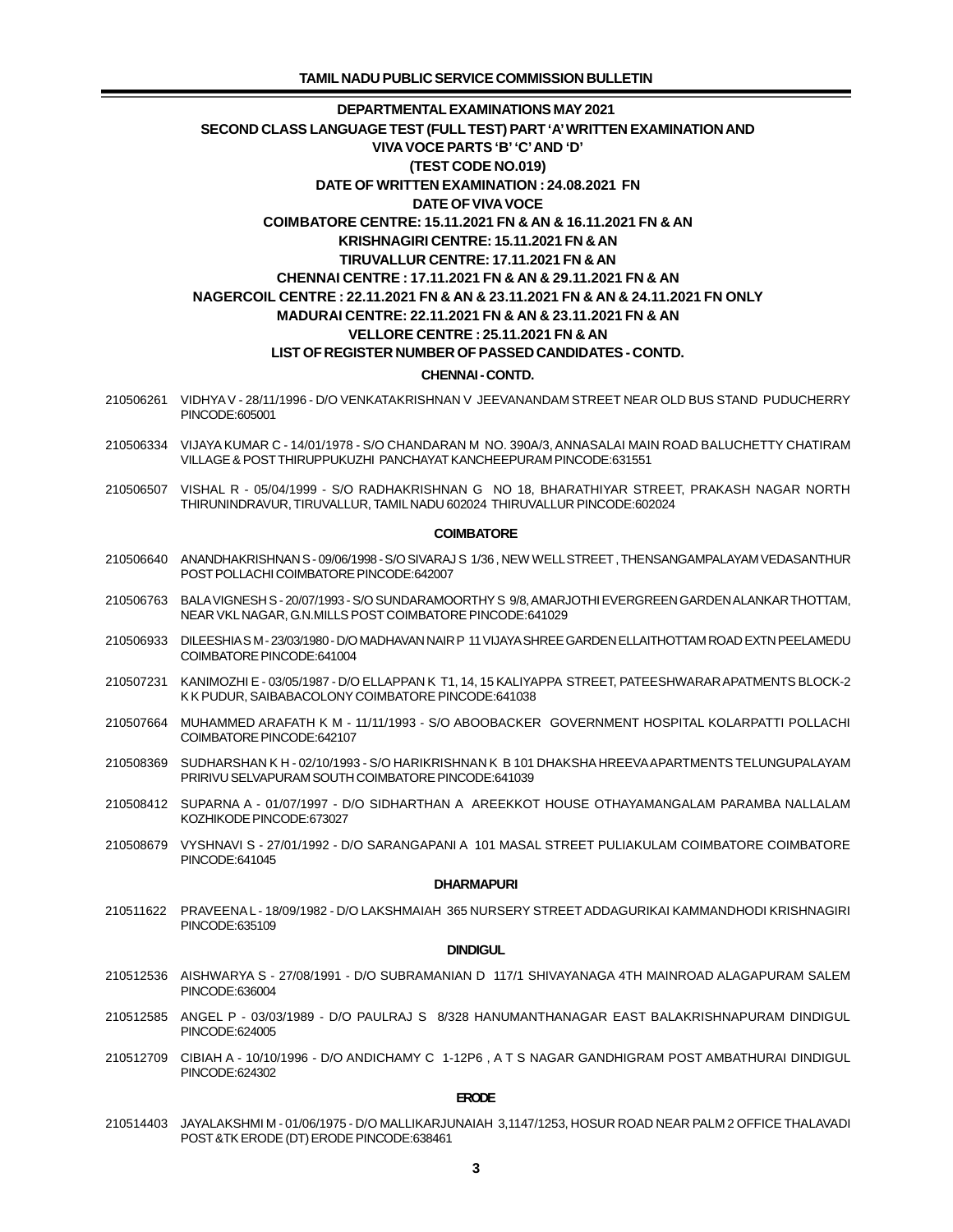- 210514640 MAHADEVASWAMY B 06/06/1986 S/O BASAVAIAH C 53/44 AMBEDKAR STREET THALAVADI TALUK ERODE PINCODE:638461
- 210514796 NAGAMALLU L 06/07/1977 S/O LINGAIAH C 3/114 KODIPURAM, THALAMALAI PO THALAVADI TK ERODE PINCODE:638461
- 210514797 NAGAMANI M 02/01/1971 D/O LINGAPPA S 2/219 CHIMITAHALLI VILLAGE & POST THALAVADI TK ERODE PINCODE:638461
- 210514805 NAGARAJU N 20/05/1981 S/O NANJE GOWDA S 1/51 NEHARU STREET THALAVADI THALAVADI THALAVADI TK ERODE PINCODE:638461
- 210514806 NAGARATHANI M 11/03/1983 D/O MAHADEVA 12/97 R C STREET DODDAGAJANUR ERODE PINCODE:638461
- 210515280 SHAILA CLEMENTIA 05/10/1978 D/O VINCENT A 27/3,GANDHIJI 2ND STREET NEAR ASHRAM SCHOOL BACK SIDE KOLLAMPALAYAM ERODE PINCODE:638002
- 210515679 YESWANTH G 24/08/2004 S/O GANGADHARASWAMY S 1/206 LINGAYATH STREET IGGALORE, CHIKKAHALLI-POST ERODE PINCODE:638461

#### **KANCHEEPURAM**

- 210516109 KHALEEL BASHA A 25/06/1980 S/O AMANULLAH J 26B VARADAPPAN BACK STREET OLIMUGAMADUPETTAI KANCHEEPURAM PINCODE:631502
- 210516275 NARENDRAN U 14/12/1983 S/O UMAPATHY S 6/12 KAMARAJ STREET VIJAYALAKSHMIPURAM AMBATTUR THIRUVALLUR PINCODE:600053
- 210516296 NISHANTH B NAVANIKAR B 05/03/1991 S/O BHARATH KUMAR H NO 18 SRI SANKARA NAGAR PUZHUDIVAKKAM KANCHEEPURAM PINCODE:600091
- 210516662 SOWMYA ANITHA G 05/11/1988 D/O FRANCIS REDDY G 8/126 MADHA KOVIL STREET RN KANDIGAI VILLAGE AND POST UTHIRAMERUR TALUK KANCHEEPURAM PINCODE:603403

#### **KARUR**

 210516885 AKHIL AHAMED P N - 24/07/1980 - S/O NISAR AHAMED P A 234 / 10 C RAJA NAGAR RAMANUR PASUPATHIPALAYAM KARUR PINCODE:639004

#### **MADURAI**

- 210517954 ABDUL SAMATHU S 12/11/1997 S/O SOUKKATH ALI I 16E/59 PANDIAN STREET SULTAN NAGAR BB KULAM MADURAI PINCODE:625002
- 210518482 JANAKIRAMAN R 28/06/1977 S/O RAMACHANDRAN R NO226 A NEW KURINJI RESIDENCY 10TH CROSS STREET EAST ANNANAGAR VANDIYUR MADURAI MADURAI PINCODE:625020
- 210519088 NAGARAJAN N 20/08/1980 S/O NACHIAPPAN SP 45 LIG COLONY K K NAGAR MADURAI PINCODE:625020
- 210519512 ROHINI B 17/09/1984 D/O BALASUBRAMANIAN C PLOT NO.340,VIGNESH ILLAM K K NAGAR MADURAI MADURAI PINCODE:625020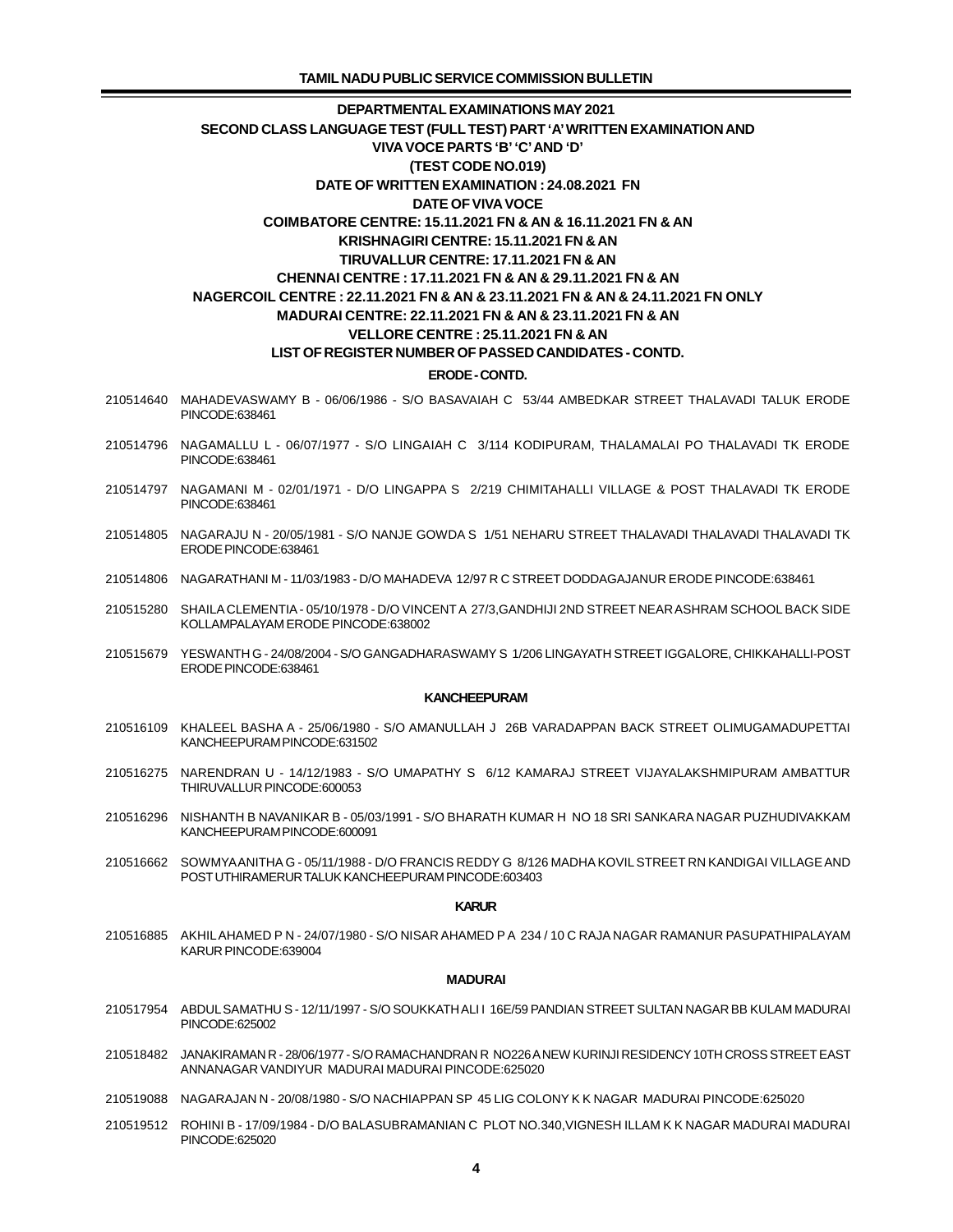- 210519534 SAKTHINESH A 31/05/1991 S/O AMBALAM R PLOT NO.1,PARIMALA ILLAM, NAMASIVAYAM NAGAR 2ND X STREET DURAISAMY NAGAR MADURAI PINCODE:625016
- 210519824 SIVANYA R P 27/12/1998 D/O PANDI R PERIYAR NAGAR KATCHAIKATTI (PO) T.VADIPATTI (TK) MADURAI PINCODE:625218
- 210519888 SUBIMOL K R 12/05/1980 D/O RAJU T E-05 VIPROSA APARTMENT THUVARIMAN MADURAI PINCODE:625019

### **NAMAKKAL**

 210521857 RAGAVI KRISHNA P - 12/03/1997 - D/O PANCHAPAKESAN R 4/306 D SEVUGAR STREET VIKKI GARDEN, VILACHERY TIRUPARANKUNDRAM TALUK , MADURAI 625006 MADURAI PINCODE:625006

### **UDHAGAMANDALAM**

- 210522470 ADDI LAKSHMANA 04/06/1992 S/O ADDI POLAYYA TNEB QUARTERS, UPPER CAMP KUNDAH BRIDGE POST THE NILGIRIS PINCODE:643219
- 210522573 DIVYA E N 28/04/1991 D/O NARAYANAN E K 1/50A1 KOTTAMANGALAM PANACHIRA KONNACHAL POST ERUMAD THE NILGIRIS PINCODE:643239
- 210522617 HAREESH M 07/04/1995 S/O MUKUNDAN P V 2/272, PADIKKAMVAYAL HOUSE AMBALAMOOLA POST PANDALUR TALUK THE NILGIRIS PINCODE:643240
- 210522623 HEMALATHA V 22/03/1982 D/O VENKATACHALAM M S 2/231, KALLATTY VILLAGE, FARM TEA ESTATE POST KOTAGIRI THE NILGIRIS PINCODE:643217
- 210522840 NEENU K ELIAS 10/01/1990 D/O ELIAS K K 5/226 KOTTADU PATTAVAYAL, GUDALUR THE NILGIRIS PINCODE:643240
- 210523139 SURESH BABU PM 04/03/1973 S/O MADHAVAN PK PUTHANVEEDU HOUSE, KALLICHAL ,MUNNANADU PO PUTHANVEEDU HOUSE, KALLICHAL,MUNNANADU PO PUTHANVEEEDU HOUSE ,KALLICHAL ,MUNNANADU PO THE NILGIRIS PINCODE:643239
- 210523185 VAMSI KRISHNA Y 20/05/1994 S/O PAMULETI Y TNEB QUARTERS BLOCK NO 3 HOUSE NO 2 THE NILGIRIS PINCODE:643001

#### **PUDUKKOTTAI**

 210525162 SAJITHA BANU A - 13/03/1988 - D/O ABDUL RAZACK A PLOT NO.5 , ANNAI THERESA MAIN STREET URAPAKAM KANCHEEPURAM PINCODE:603210

#### **SALEM**

- 210527083 ABINAYA J R 08/12/1992 D/O RAJA K 3/1155 BYPASS ROAD VEMANKATTUVALASU KOMARAPALAYAM NAMAKKAL PINCODE:638183
- 210527970 KANAHAIYA BHUSHAN MR 15/05/1989 S/O RAMNANDAN PRASAD SINGH SRI HOUSE NO 172,KAMATCHIYAMMAN KOVIL STREET J.K.K NATARAJA NAGAR B.KOMARAPALAYAM NAMAKKAL PINCODE:638183
- 210529235 SANGHAMITHRA R.E 06/06/1989 D/O EKAMBARAM R 25/7 VEERARAGAVAR STREET ATTUR SALEM PINCODE:636102

### **SIVAGANGA**

 210530312 AADIL MOHAMED M - 29/09/1987 - S/O MOHAMED GANI M 12 A, NIHMATH MANZIL RAHMATH NAGAR PALAYAMKOTTAI TIRUNELVELI PINCODE:627011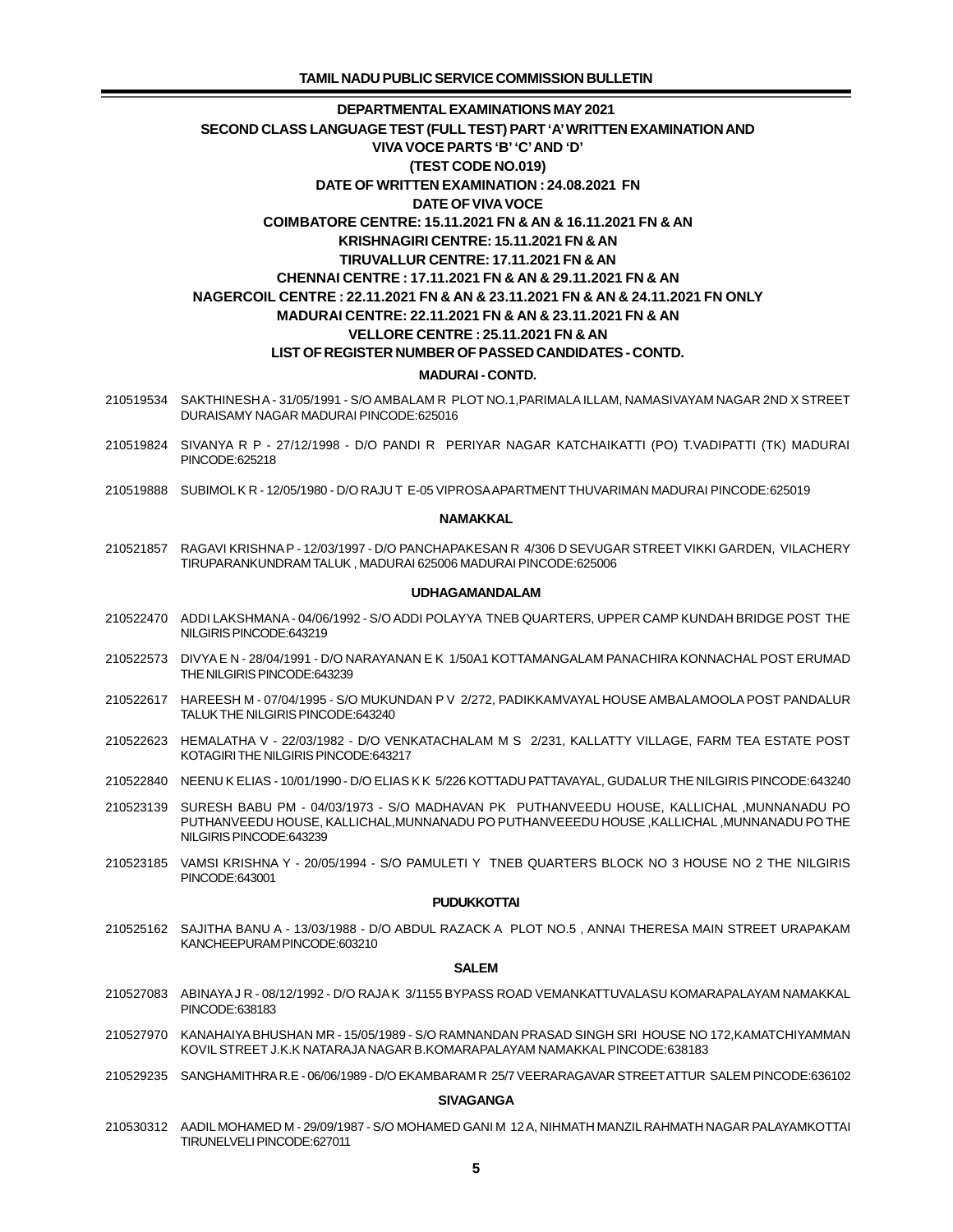- 210530935 MANO CINTHIYA RM 03/03/1988 D/O RAMASAMY RMK 268 SOODAMANIPURAM KARAIKUDI SIVAGANGAI PINCODE:630001
- 210531511 SOUNDHARYA N 19/01/1998 D/O NAVARATHINAM N 7/3 6TH CROSS STREET MADURAI ROAD SUBRAMANIARAJA NAGAR SIVAGANGAI PINCODE:630561
- 210531702 VIDYASRI M 29/05/1986 D/O MURUGAN A 30,SATHYA SAI NAGAR TVS NAGAR PALANGANATHAM MADURAI PINCODE:625003

#### **THENI**

 210534374 VIJAY KUMAR S P - 12/05/1996 - S/O PANDI S NUMBER 23-B, NETHAJI ROAD NRT NAGAR, THENI, TAMIL NADU THENI PINCODE:625531

### **THIRUVALLUR**

- 210534877 GOPI T 10/05/1986 S/O CHINNABBA T EDIGAPET VILLAGE KOLATHUR POST PALLIPET TALUK THIRUVALLUR PINCODE:631207
- 210534879 GOPINATH C 04/06/1988 S/O CHINNASAMY M 2/275, KUMUDEPALLI VILL & PO HOSUR TK KRISHNAGIRI PINCODE:635109
- 210534920 HEMAKUMAR RAO S G 07/07/1988 S/O GOVINDA RAO S 1/5, KARLAMBAKKAM KARLAMBAKKAM VILLAGE & POST PALLIPET TALUK THIRUVALLUR PINCODE:631202
- 210534972 JANAKIDEVI M 27/08/1971 D/O KRISHNAMACHETTY M NO.25, 1ST STREET, KALAIGNAR NAGAR, TIRUTTANI THIRUVALLUR PINCODE:631209
- 210535200 KUMARI NASU 23/03/1979 D/O GANGADHARAN N 2/590-1 KULAKARAI STREET R K PET VILLAGE AND POST R K PETTAI TALUK THIRUVALLUR PINCODE:631303
- 210535488 NARESH T 20/01/1992 S/O DHANUNJAYA T DOOR NO:50 MUDHALIYAR STREET ANUPPAMBATU THIRUVALLUR PINCODE:601203
- 210535503 NEELIMA SHAIK 26/10/1997 D/O JANEEBASHA SHAIK NO 6 WEST STREET PALLIPATTU THIRUVALLUR PINCODE:631207
- 210535510 NIMMALA MEHER SANTHOSH 17/07/1992 S/O NIMMALA KONDALA RAO R23/11,NCTPS STAFF QUATERS VALLUR CAMP ATTIPATU PUDUNAGAR THIRUVALLUR PINCODE:600120
- 210535529 NOOTHANAPRIYA N U 20/07/1999 D/O UMASANKAR N 137 EAST STREET VENKATARAJAKUPPAM VILLAGE THIRUVALLUR PINCODE:631207
- 210535677 RAGHAVA RAO B 01/06/1988 S/O SANYASI RAO B 4/21 ,2ND FLOOR KUMARAN NAGAR WEST EXTENSION JAWAHAR NAGAR EAST RAILWAY GATE VILLIVAKKAM VILLIVAKKAM CHENNAI PINCODE:600082
- 210535717 RAJESH R J 03/06/1983 S/O JAYARAMAIAH R 70 KOVIL STREET JANGALAPALLI PALLIPATTU TALUK THIRUVALLUR PINCODE:631208
- 210535738 RAJVIN SAMUEL PONRAJ DR 12/12/1986 S/O PAUL RAVINDRAN PONRAJ DR B BLOCK 62/1 11TH STREET ANNA NAGAR EAST CHENNAI 600102 CHENNAI PINCODE:600102
- 210535861 SANJEEVAMMA U 01/08/1981 D/O SREENIVASULU U 11, SANTHAPET 2ND STREET PALLIPET THIRUVALLUR PINCODE:631207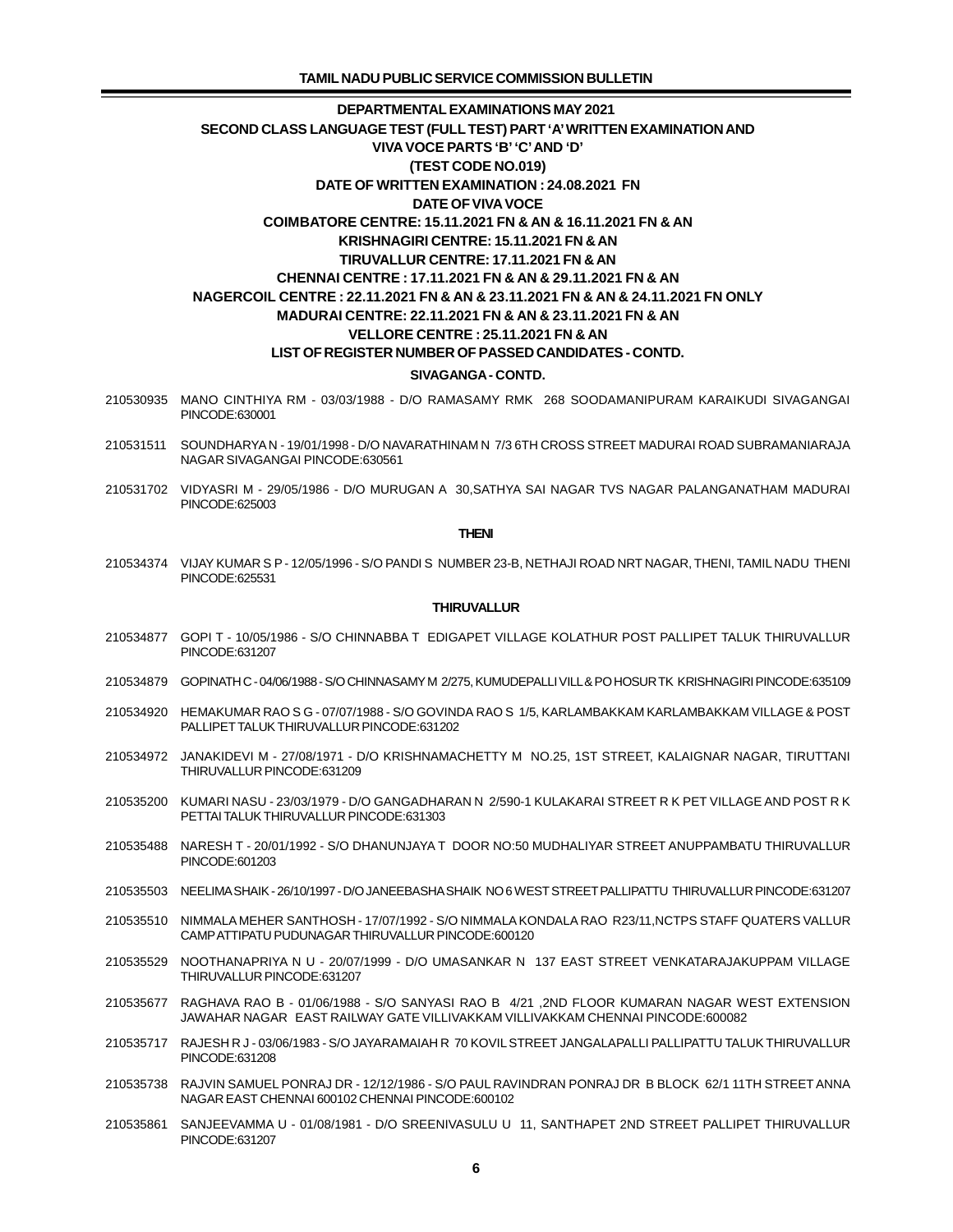- 210536067 SIVARANJINI R V 27/06/1996 D/O VENKATESA BABU R 42 2ND STREET JANGALAPALLI PALLIPATTU TALUK THIRUVALLUR PINCODE:631208
- 210536172 SUMATHI N 24/04/1980 D/O DEVARAJ M 2/20, VINAYAGAR KOIL STREET CHANDRAVILASAPURAM R K PET TK. THIRUVALLUR PINCODE:631301
- 210536206 SWAPNA M.S 05/06/1991 D/O SRINUVASU M.N NO 5 L BLOCK MANIGUNDU POLICE QUARTERS TODIARPET CHENNAI PINCODE:600021

#### **THIRUVANNAMALAI**

- 210537558 MALLIKA S 04/10/1983 D/O AYYANAR S 389/150 MURUGAN KOVIL STREET THENIMALAI THIRUVANNAMALAI PINCODE:606603
- 210538133 RAJESH S 17/11/1989 S/O SEKHAR R 343, KULATHU METTU STREET PUDUPALAYAM, ONNUPURAM PO ARNI TALUK THIRUVANNAMALAI PINCODE:632315
- 210538137 RAJESHWARI P 05/05/2001 D/O PALANI VELAN K 626/H1 FIFTH CROSS ST IDUKKU PILLAIYAR KOIL NAGAR VENGIKKAL THIRUVANNAMALAI PINCODE:606604

#### **TIRUCHIRAPPALLI**

- 210543100 RAKESH R 06/02/1999 S/O RAJENDRAN P 1/462 SOUTH 1ST STREET POOLANGUDI COLONY TRICHY-25 TIRUCHIRAPPALLI PINCODE:620025
- 210543813 VISHNU R 06/05/1996 S/O RAMASAMY K TYPE IV, C/01 HAPP TOWNSHIP TIRUCHIRAPPALLI PINCODE:620025

#### **TIRUNELVELI**

- 210543908 ANTHONY JENNIFER ANAND RAJAN 06/04/1989 D/O ANAND RAJAN 682 ARPUTHAR NAGAR KIZHAVANERI POST RADHAPURAM TALUK TIRUNELVELI PINCODE:627117
- 210543921 ANUSUYA S R 19/06/1996 D/O SALAIKUMAR K 60 ETTUTHOGAI STREET VANNARPETTAI TIRUNELVELI PINCODE:627003
- 210544112 ESAISELVI G 06/04/1965 D/O GANAPATHY M 1, VIJAKRISHNA NAGAR THIRUMAL NAGAR NGO A COLONY TIRUNELVELI PINCODE:627007
- 210544327 KALAI VANI C 06/08/1992 D/O CHANDRAN V 46, 6 TH MAIN STREET KAMATCHI NAGAR K T C NAGAR TIRUNELVELI PINCODE:627011
- 210544437 LAKSHMI S 31/10/1997 D/O SEKHARAN V 14-112A, SREELAKSHMI NILAYAM THUMBACODE KULASEKHARAM PO KANNIYAKUMARI PINCODE:629161
- 210544722 PADMAPRIYA K S 20/05/1985 D/O KESAVAPILLAI P 21/21 GOKULAM DOUBLE STREET THIRUVATTAR KANNIYAKUMARI PINCODE:629177

### **VELLORE**

 210545408 ADEEBA BEGUM - 09/01/1993 - D/O ASGAR AHMED C36 NEW KANGARTHAKIYA IV STREET AMBUR C36 NEW KANGARTHAKIYA IV STREET AMBUR TIRUPATHUR PINCODE:635802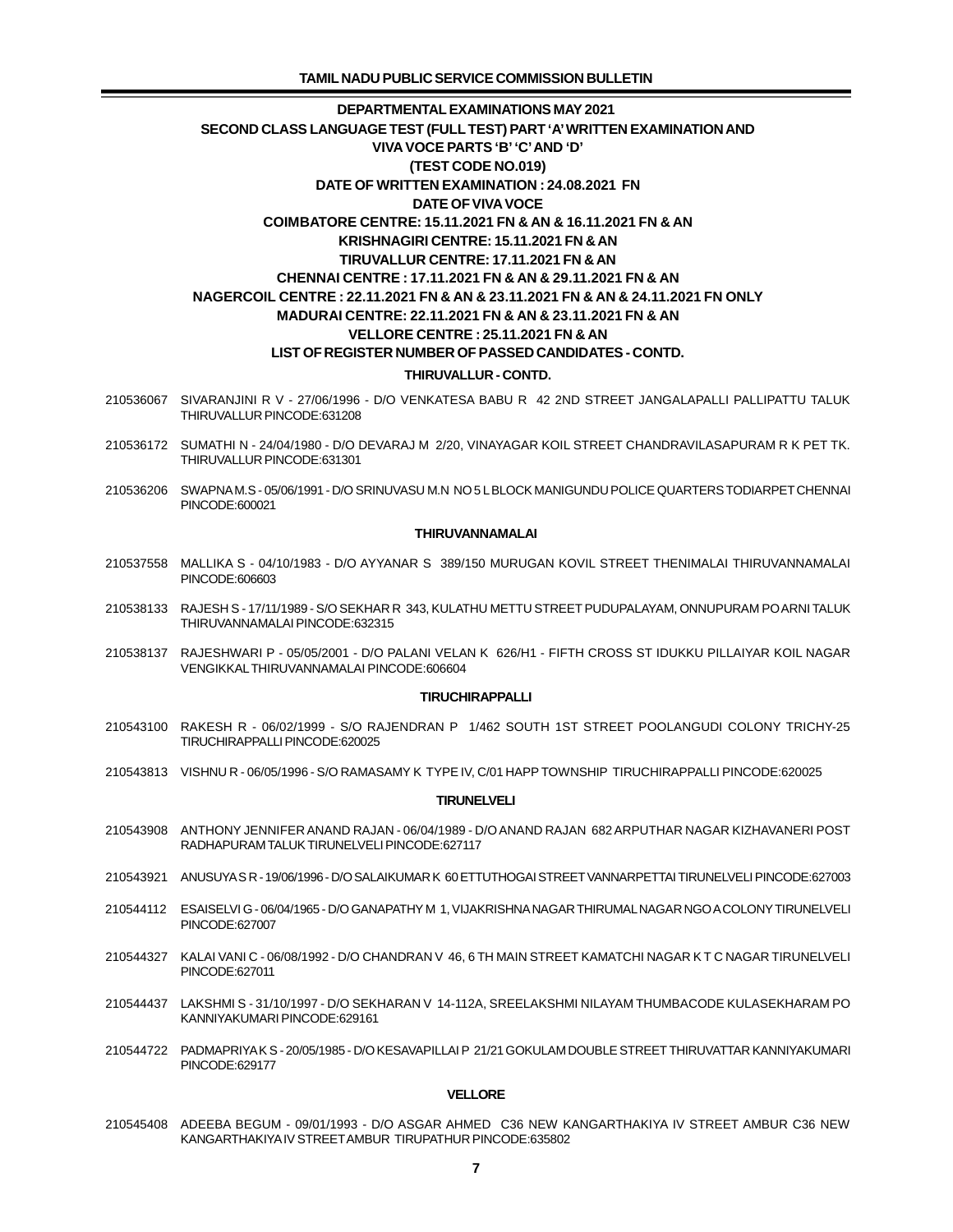- 210545519 AYESHA SIDDIQUA A 19/08/1999 D/O ASGHAR ALI 7/27 SARBANA MARATTA STREET SAIDAPET VELLORE PINCODE:632012
- 210545694 FAIYAZ AHMED S 24/04/1983 S/O ABDUL SALAM M 16,TAIYOOB NAGAR REDDYTHOPPU AMBUR VELLORE PINCODE:635802
- 210545695 FAIZUDDIN S K 20/12/1995 S/O SIRAJUDDIN S K NO 39/450/H, M ABDUL WAHAB STREET PERIYAPET VANIYAMBADI VELLORE PINCODE:635751
- 210545698 FREEDA G 19/11/1983 D/O GUNASEKARAN M 106,AMP 3 DEVARAJ NAGAR, BAGAYAM, VELLORE VELLORE PINCODE:632002
- 210545718 GEETHA M 15/12/1983 D/O MANICKYAM N NO.132/1 NAGANATHI KOLLAI MEDU THUTTIKADU VELLORE PINCODE:632113
- 210545775 GUNASEKAR K J 01/06/1980 S/O JAGANATHA REDDY K C KURAPUR VILL,PUTTAVARIPALLI POST GUDIYATHAM(TK), VELLORE VELLORE PINCODE:632603
- 210545780 HARIHARAN M 28/05/1986 S/O MURUGAIYAN K 25, 10TH VELAN STREET BHARATHI NAGAR EXTENSION KATPADI VELLORE PINCODE:632007
- 210545925 KARTHIKA M 19/06/1999 D/O RAJA MD 136 NEW PRABHU APARTMENTS, VAIBAV NAGAR, PHASE 1 KATPADI VELLORE PINCODE:632014
- 210546110 MD FAIYAZ AHMED N 01/03/1979 S/O MOHAMMED NOORULLAH N 38\1032, NEW STREET, NEELIFIELD, VANIYAMBADI VELLORE PINCODE:635751
- 210546137 MOHAMMED SHUAIB S 05/05/1993 S/O MOHAMMED SHAREEF G 39/16 JAMEDHAR THOPPU FIRST STREET PALLIKONDA CELL : 8189956607 VELLORE PINCODE:635809
- 210546213 NAZIA HUSSAIN 16/03/1991 D/O SYED NASIRULLAH HUSSAINI PLOT NO.21, 7TH CROSS STREET SUBASHREE NAGAR EXTENSION 2 MUGALIVAKKAM CHENNAI PINCODE:600125
- 210546521 SANJEETHA BANU M 21/05/1989 D/O MEER ZAINULABIDIN S DOOR NO 4 SHANTHI NAGAR 2ND CROSS KRISHNAGIRI PINCODE:635001

#### **KRISHNAGIRI**

- 210551873 ANANDA N 14/06/1979 S/O NANJAPPA V 1/250 GERATTI VILLAGE, GENDIGANAPALLI POST DENKANIKOTTAI KRISHNAGIRI PINCODE:635107
- 210551913 ANURADHA Y 02/05/1988 D/O YELLAPPA E 1/40 VARADHARAJAPURAM VILLAGE ALESEEBAM POST SHOOLAGIRI TALUK KRISHNAGIRI PINCODE:635119
- 210551916 APOORVA M 12/04/2001 D/O MARAPPA S P THANTRAGUNDA NAGAMANGALAM KRISHNAGIRI PINCODE:635113
- 210551925 ARCHANA N 10/06/1990 D/O NARAYANAPPA 535/3 ATHIMUGAM BERIGAI ROAD ATHIMUGAM POST SHOOLAGIRI TALUK KRISHNAGIRI PINCODE:635105
- 210551961 ARUNA MRS 08/05/1994 D/O GOPAL G DOOR NO 4/44 S KURUBATTY VILLAGE , SARAGA[PALLY POST DENKANIKOTTAI TALUK KRISHNAGIRI PINCODE:635114
- 210551990 ASMA KHANUM A 15/07/1984 D/O ASMATH KHAN A NO. 25B, TITAN TOWNSHIP MATHIGIRI HCF PSOT NEAR GAS GODOWN, HOSUR KRISHNAGIRI PINCODE:635110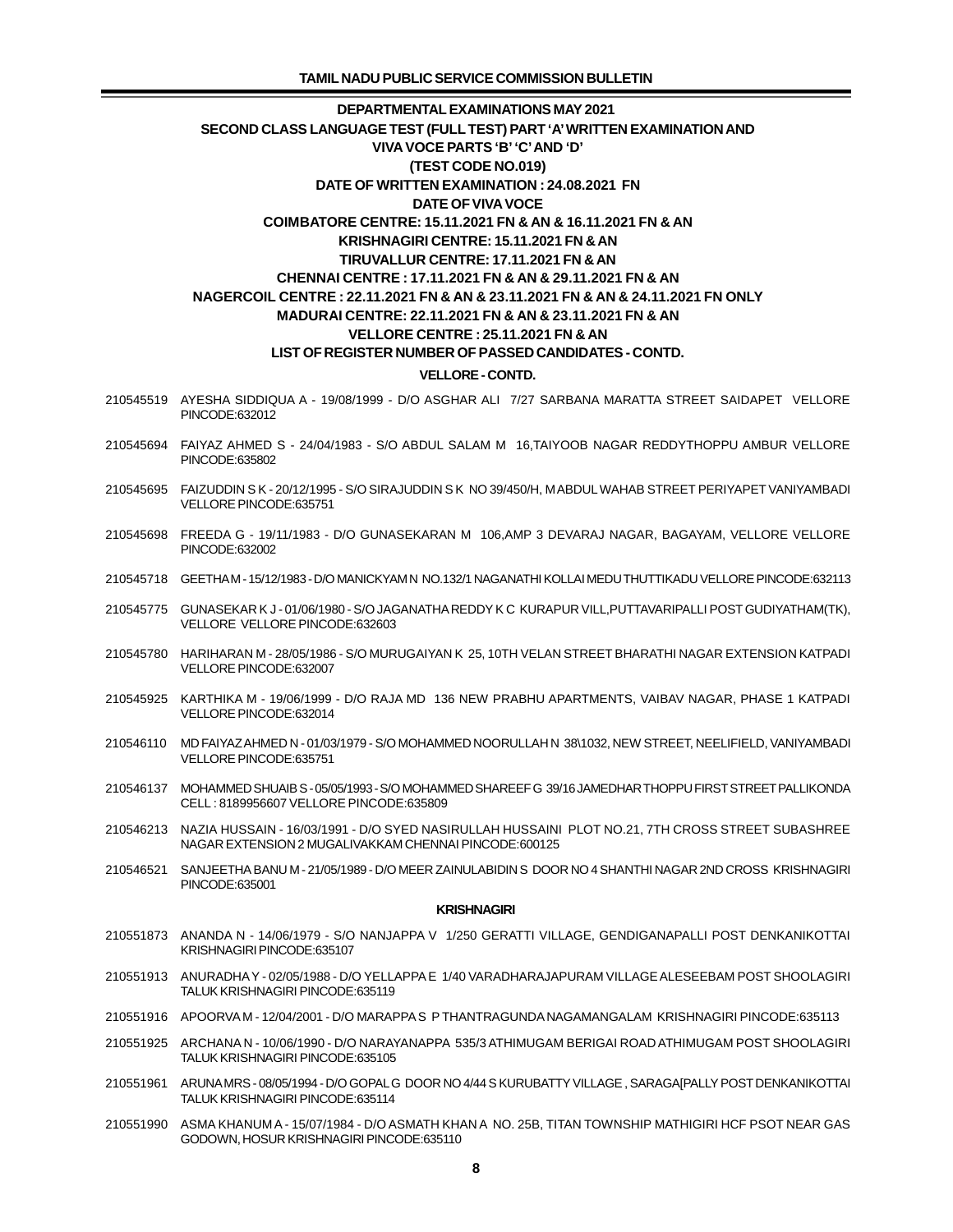- 210551997 BABU N 29/05/1992 S/O NARAYANAPPA V S/O NARAYANAPPA 280, HOSETTY VILLAGE, GENDIGANAPALLI POST, DENKANIKOTTAI TALUK KRISHNAGIRI PINCODE:635107
- 210552039 BHARATHI M 05/06/1990 D/O MARIREDDY S D NO 40A, SHRIDISAI NAGAR, BAGALUR HOSUR TK KRISHNAGIRI PINCODE:635105
- 210552485 KESAVAMOORTHY V 17/05/2001 S/O VENKATESAPPA K 1/25C BODICHIPALLI KELAMANGALAM KRISHNAGIRI PINCODE:635113
- 210552527 KUMAR P 19/04/1978 S/O PONNUSWAMY 76/B3 DODDY ROAD DENKANIKOTTAI KRISHNAGIRI PINCODE:635107
- 210552661 MANJUNATH A 03/05/2000 S/O ASWATH NARAYANAN K 1/26 NAGONDAPALAYAM VILL THALLY POST DENKANIKOTTAI TK KRISHNAGIRI PINCODE:635118
- 210552827 MUTHAPPA B T 02/06/1974 S/O THIMARAYAPPA M 2/159 THOTTAPILAMUTHIRAI,KARANDAPALLI,ANDEVANAPALLI DENKANIKOTTAI KRISHNAGIRI PINCODE:635107
- 210552952 PAVANKUMAR S 29/07/1997 S/O SUBRAMANI L 2/251 PERIYA MANAVARANAPALLI VILLAGE MANAVARANAPALLI POST KRISHNAGIRI TK KRISHNAGIRI PINCODE:635121
- 210552956 PAVITHRA S 05/07/1993 D/O SAMPANGI RAMAN T 3/53,GULLATTI SALIVARAM,BETTAMUGULALAM DENKANIKOTTAI KRISHNAGIRI PINCODE:636806
- 210553019 PRASEELA K 03/06/1996 D/O KRISHNAPPA M 2/435 ATHIMUGAM KRISHNAGIRI PINCODE:635105
- 210553609 SUNITHA N 19/07/1994 D/O NAGARAJ K 1/1232 THAVARAKARAI VILLAGE, GENDIGANAPALLI POST DENKANIKOTTAI KRISHNAGIRI PINCODE:635107
- 210553716 UDHAYA KUMAR O 20/12/1998 S/O OBLISWAMY C MANJALAGIRI VILLAGE KUNDHUMARANAPALLI POST DENKONIKOTTAI TALUK KRISHNAGIRI PINCODE:635113
- 210553830 VENKATESH M 14/03/1971 S/O MUNIYAPPA Y O/O ASST DIRECTOR OF SERICULTURE THUPPUKANAPALLI POST SOOLAGIRI TALUK KRISHNAGIRI PINCODE:635109
- 210553881 VIMALA L 07/06/1986 D/O LAKSHMIPATHY NO-8, SRO STREET DENKANIKOTTA KRISHNAGIRI PINCODE:635107

#### **TIRUPPUR**

- 210554648 NANDHINI G 06/04/1993 D/O GANESAN M 3/3, POOMBUKAR NAGAR, EAST EXTENSION THENNAMPALAYAM PALLADAM ROAD TIRUPPUR PINCODE:641604
- 210554974 SARAVANAN S 29/03/1991 S/O SATHAPPAN RM 93KUMARAN NAGAR 5 STREET HOSTEL ROAD P.VADUGAPALAYAM TIRUPPUR PINCODE:624664

#### **RANIPET**

- 210557003 AAMIR FOUZAN K 14/02/2001 S/O IRSHAD AHMED K 01 ISHAQUE PET 2ND STREET MELVISHARAM RANIPET PINCODE:632509
- 210557237 MOHAMMED MUDASSIR A 19/06/1989 S/O MUNEER AHMED A NO.61 JAMEELABAD 3RD STREET MELVISHARAM RANIPET PINCODE:632509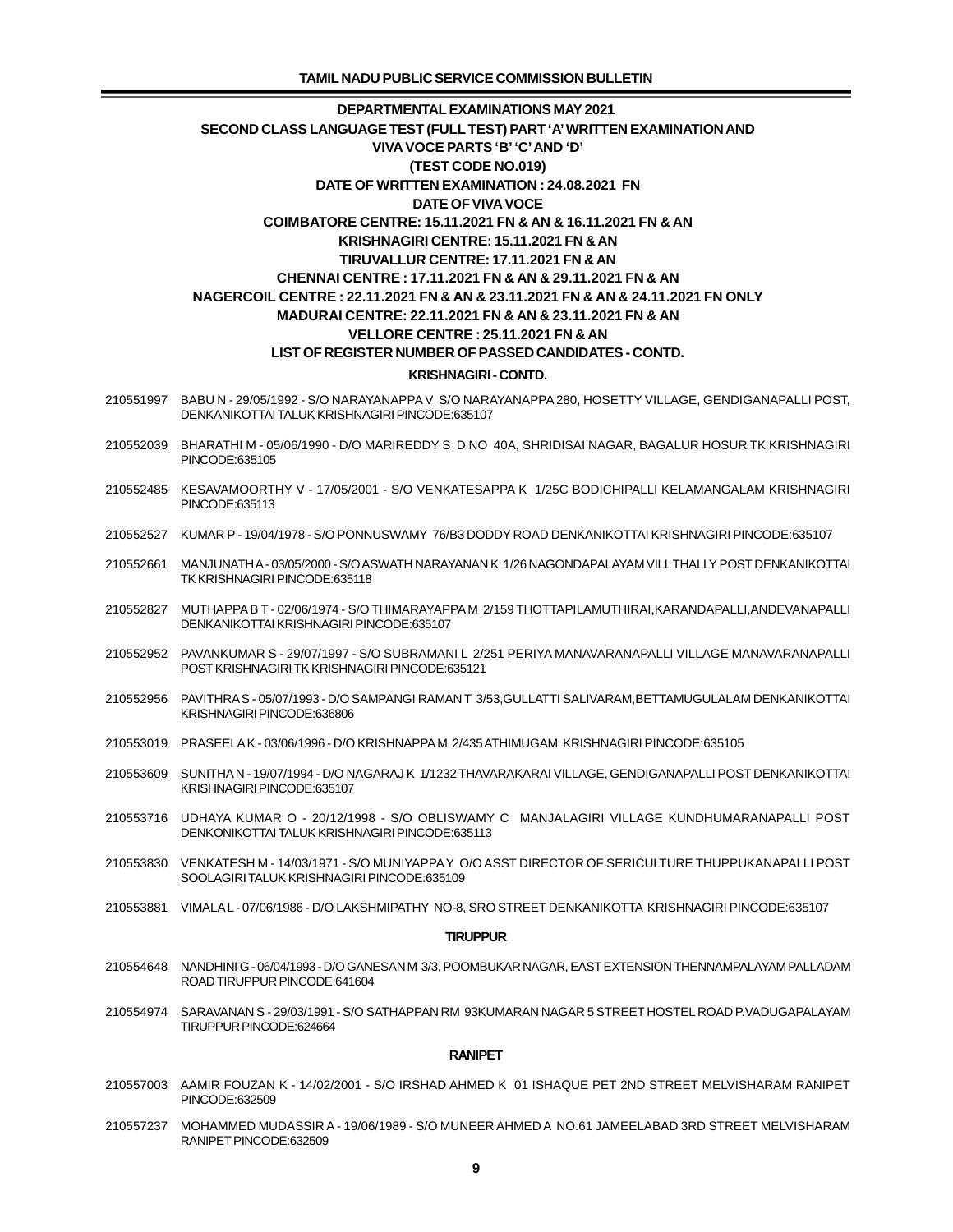- 210557238 MOHAMMED OMAIS M 21/06/2000 S/O MASOOD AHAMED M 16/9 S HAJI MEERA SAHIB STREET PAKTHINI COMPLEX RANIPET PINCODE:632509
- 210557240 MOHAMMED YASAR A 08/06/1986 S/O MUNEER AHMED A NO.61 JAMEELABAD 3RD STREET MELVISHARAM RANIPET PINCODE:632509
- 210557449 TASLEEM BI J 23/08/1989 D/O JANI SAHIB K J NO 259 HANIB NAGAR KALMELKUPPAM WALAJA TK RANIPET PINCODE:632501

#### **TENKASI**

 210557546 ASHA NAGAR N J - 03/10/1992 - D/O NADARAJAN T NO:131/15A 1ST FLOOR,SHAKTHI NAGAR NEAR ISHANA HONDA SHOWROOM,TENKASI TENKASI PINCODE:627811

### **TIRUPATHUR**

- 210558136 AALIYA FIRDOSE N 15/04/1991 D/O NAZEER AHMED T NO:30/21 P A K STREET FORT,TIRUPATTUR TIRUPATHUR PINCODE:635601
- 210558249 FUZAIL AHMED C 30/04/1994 S/O ASHRAF AHMED C 31/12, NIYAMATH STREET 3RD PERNAMBUT VELLORE PINCODE:635810
- 210558278 GULNAZ BEGUM A 13/05/1984 D/O ABDULLA M 5/17,SHOWKATH ALI PETTAI TIRUPATTUR TIRUPATHUR PINCODE:635601
- 210558430 MOHAMMED FAZIL I 20/04/1983 S/O MOHAMMED IBRAHIM E 262/358 NATTAR BULIDING, BANGLORE ROAD KRISHNAGIRI KRISHNAGIRI PINCODE:635001
- 210558468 OMER FAROOQ R 12/12/1997 S/O RAFEEQ AHMED O NO:8/19 P A K STREET TIRUPATTUR VELLORE PINCODE:635601
- 210558639 SHABANA TASNEEM 15/05/1984 D/O NAZEER BASHA M 16, TAIYOOB NAGAR REDDY THOPPU AMBUR TIRUPATHUR PINCODE:635802
- 210558703 SUMAIYA PARVEEN S 01/07/1990 D/O MUBARAK ALI S C6 IMMAM NAGAR 3RD STREET MOTTUKOLLAI AMBUR TIRUPATHUR PINCODE:635802

#### **NAGERCOIL**

- 210559184 AACISH G P 28/05/1999 S/O GOPA KUMAR P 10/81A, SARAS KIRATHOOR KIRATHOOR POST KANNIYAKUMARI PINCODE:629160
- 210559190 ABHISHEK THAMPI M 28/04/1994 S/O MADHU SUDHANAN THAMPI V DEVI NIVAS KANJICODE ANDUCODE P O KANNIYAKUMARI PINCODE:629168
- 210559192 ABILASH K I 11/03/1979 S/O KAMALASANAN KAMALASADHANAM NEDIYASALAI ARUMANAI POST KANNIYAKUMARI PINCODE:629151
- 210559210 ADARSH V 29/11/2000 S/O VIJAYA KUMAR K KUZHIVILA PUTHEN VEEDU CHOOZHAL ADAIKKAKUZHI P.O KANNIYAKUMARI PINCODE:629153
- 210559211 ADHULYA N S 14/07/1997 D/O NIRMAL KUMAR SOWPARNIKA MECODE KALIAKKAVILAI P O KANNIYAKUMARI PINCODE:629153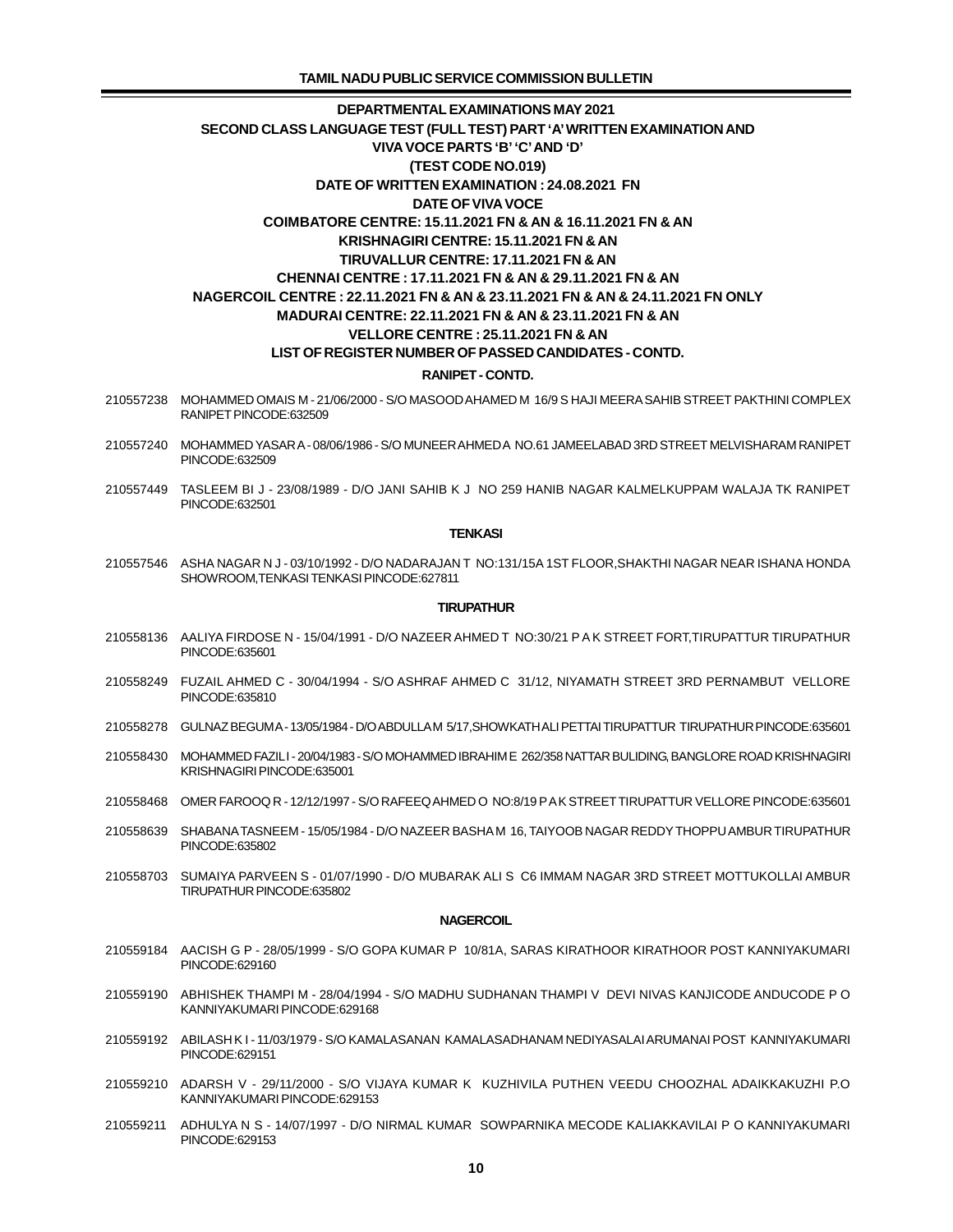- 210559213 ADLINE ANITA 11/12/1990 D/O MICHAEL D 589B,MS ROAD OPP PETROL BUNK,KRISHNANKOVIL NAGERCOIL P O KANNIYAKUMARI PINCODE:629001
- 210559214 AFIYA R S 14/05/1999 D/O RAJAN R 9/127A NADUTHALAIMURI PANAMUGAM JN ST.MANAKAD P O KANNIYAKUMARI PINCODE:629172
- 210559219 AJEESHMA D 27/01/1997 D/O DHARMARAJ T 23-1/10, ERAYUMANTHOPPU MEDAVILAGAM KOLLEMCODE POST KANNIYAKUMARI PINCODE:629160
- 210559227 AKASH V 29/05/2000 S/O VIJAYAN A AKADHA BHAVAN ELAMPALAMUKKU, VENKANJI KOLLEMCODE KANNIYAKUMARI PINCODE:629160
- 210559237 ALLEN PAUL SD 15/08/2003 S/O SELVARAJ P PAUL COTTAGE PULIVILAI VEEDU MARUTHANCODE KANNIYAKUMARI PINCODE:629163
- 210559264 ANEESH G 15/03/1990 S/O GREGORIOUS I 4-44A,ALAN COTTAGE PULIYOORSALAI CHERUVALLOOR P O KANNIYAKUMARI PINCODE:629152
- 210559265 ANEESHA V S 07/02/1999 D/O VIJAYAKUMARAN K 4-131A POOVAKUZHI ADAIKKAKUZHI KANNIYAKUMARI PINCODE:629153
- 210559275 ANISHA B 28/02/1991 D/O BABY D EMBRANKUZHI VILAI MANCHAKONAM THIRPARAPPU POST KANNIYAKUMARI PINCODE:629161
- 210559281 ANITHA K V 23/12/1995 D/O KUMAR A 3-76A, ANAKOOTTUVILAI, KIZHAKKUMPAGAM PONMANAI KANNIYAKUMARI PINCODE:629161
- 210559298 ANU B A 18/01/1997 D/O BABU S THIRUVONAM NIVAS NEDUMPALLIVILAKAM DEVICODE,CHERUVALLOOR P O KANNIYAKUMARI PINCODE:629152
- 210559301 ANU SANKAR V G 08/02/2000 S/O VELAPPAN NAIR S 21/123 PALACEWARD KUZHITHURAI PO KUZHITHURAI, KANYAKUMARI KANNIYAKUMARI PINCODE:629163
- 210559309 ARATHI C.S 18/01/1999 D/O CHANDRASEKHARAN NAIR P CHANDRODHAYAM, MANKULAM SOORIACODE P O KANNIYAKUMARI PINCODE:629153
- 210559311 ARAVIND V.S 07/09/1993 S/O VIJAYAKUMARAN NAIR K 3/15B THEKKAPUNNAKUDI VEEDU CHOOZHAL ADAIKKAKUZHI PO KANNIYAKUMARI PINCODE:629153
- 210559345 ASHA KRISHNAN S 24/05/1981 D/O KRISHNAN NAIR G 17/29 VLACODE PUTHIYA VEEDU MULANKUZHI PO KANNIYAKUMARI PINCODE:629162
- 210559346 ASHA MOL A 31/10/1992 D/O ANTONY A PELEKOTTUVILAI HOUSE MEENACHAL POST KALIAKAVILAI KANNIYAKUMARI PINCODE:629153
- 210559349 ASHITHAKHOSH G C 01/06/1990 D/O GOPALAN S 1-5-82 CHANI MALAYADI KANNIYAKUMARI PINCODE:629153
- 210559354 ASWATHI C 26/03/1993 D/O CHANDRAKALADHARAN K 2-146/3, CHANDRALAYAM ARANIVILAI,CONVENT JUNCTION KULASEKHRAAM KANNIYAKUMARI PINCODE:629161
- 210559355 ASWATHY J K 25/05/1992 D/O JOHN C THERPPAKKULAM VETTIKUZHI VELLACHIPPARAI P O KANNIYAKUMARI PINCODE:629152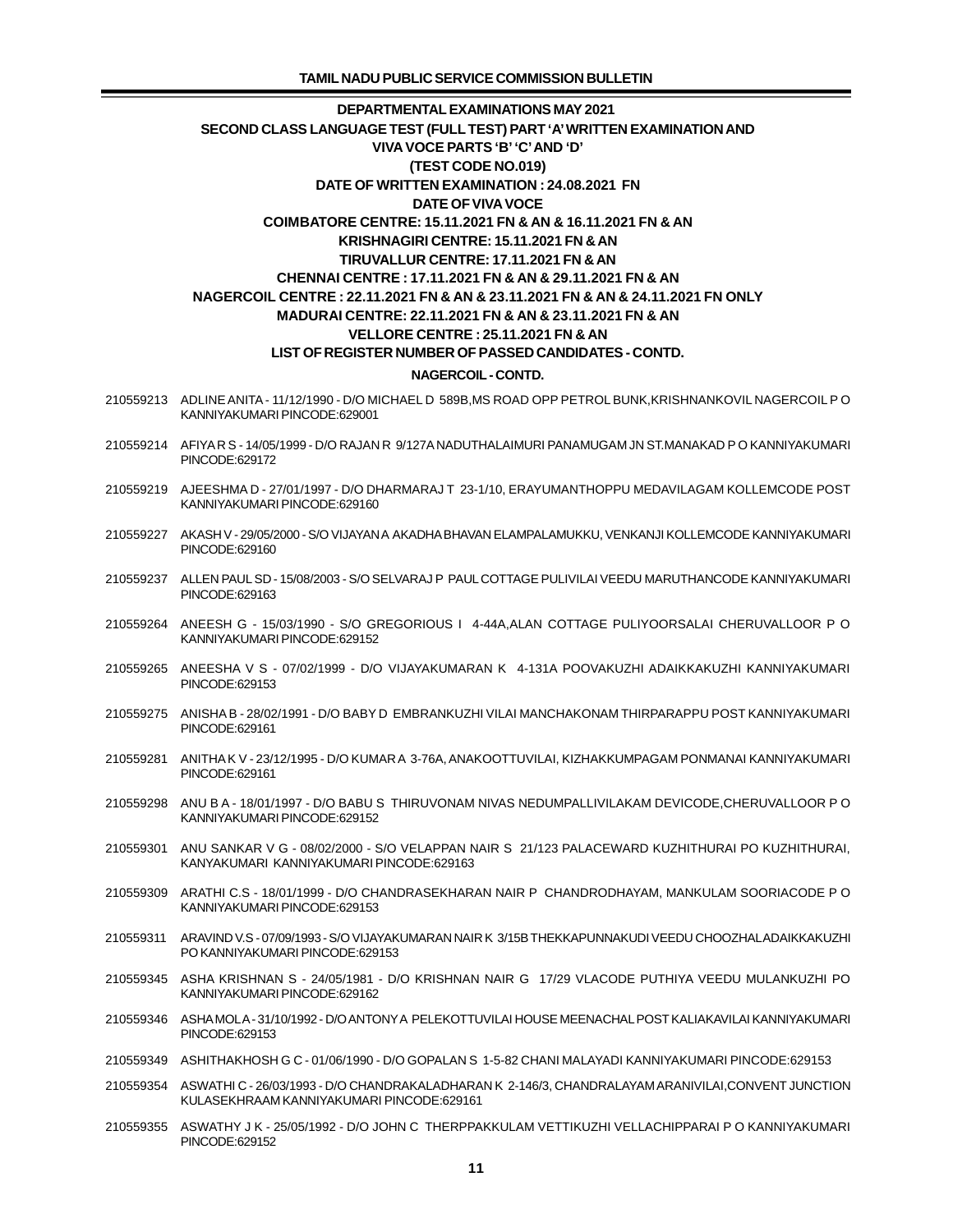- 210559358 ASWATHY SK 26/06/1991 D/O SURENDRAN NAIR M 4-9/71 AYIKKADU VEEDU MELPALAI KANNIYAKUMARI PINCODE:629152
- 210559360 ATHIRA A S 10/09/2000 D/O ANIL KUMAR K VARICKAYANI VILAI VEEDU KAZHUVANTHITTAI MARUTHENCODE POST KANNIYAKUMARI PINCODE:629153
- 210559362 ATHULYA C S 01/11/1997 D/O CHANDRA BHANU KADAVANKONAM HOUSE MEZHACODE VELLACHIPPARAI P O KANNIYAKUMARI PINCODE:629152
- 210559388 BEENA V 26/05/1984 D/O SUNDRAN . ANGANVADI HELPER CENTRE KURUTHOLAIKETTI.69,CENTRE CODE-33629050526 KIRATHOOR P O KANNIYAKUMARI PINCODE:629160
- 210559410 BINI D 20/05/1986 D/O DAVID RAJ A MUTAKANPALANZHI HOUSE KULAPPURAM P O KANNIYAKUMARI PINCODE:629153
- 210559456 CHITRA S MONI 10/02/1977 D/O MONY C S 43,PULIYAVILAI STREET VADASERY NAGERCOIL KANNIYAKUMARI PINCODE:629001
- 210559470 DEEPA B S 30/01/1979 D/O BALASUBRAMONIAM M 4-117A1 JEEVA ROAD GNANAM NAGAR THAMMATHUKONAM KANNIYAKUMARI PINCODE:629104
- 210559474 DEEPA S 10/04/1989 D/O RAJAYYAN VETHET VILLA ODELVILA MANIVILA P O KANNIYAKUMARI PINCODE:629170
- 210559481 DEVI T S 17/05/1988 D/O SATHEESA CHANDRAN NAIR V 31/45B,CHANDRODH KODUMKULAM MARTHANDAM P O KANNIYAKUMARI PINCODE:629165
- 210559483 DHANYA R H 29/09/1989 D/O RAGHUVARAN NAIR T K 7/43 THATTIPURAKKAL VILAI EDAICODE POST KANNIYAKUMARI PINCODE:629152
- 210559495 DIVYARAJI V R 10/05/1990 D/O RAJAYYAN MULLANCHERI VILAI MULANKUZHI P O KANNIYAKUMARI PINCODE:629162
- 210559509 EVANGELINE SHERINE BHASKAR 09/03/1991 D/O BHASKAR N 4/94 A JOSEPH ILLAM SOUTH ELAINTHAYADI PARVATHIPURAM KANNIYAKUMARI PINCODE:629003
- 210559514 FATHIMA K RASHEED 30/05/1991 D/O ABDUL RASHEED 7/9,BIGSTREET THITTUVILAI BOOTHAPANDY,NAGERCOIL KANNIYAKUMARI PINCODE:629160
- 210559516 FAZULUDHEEN S 29/01/1996 S/O SALEEM M PILANKALAVILAI VEEDU KADAYAL KALIYAL P O KANNIYAKUMARI PINCODE:629101
- 210559527 GAYATHRI DEVI V R 06/10/1988 D/O VASUDEVAN NAIR V 20-38 VADAKKE CHERUVANNI VEEDU KURUMATHOOR KUZHITHURAI P O KANNIYAKUMARI PINCODE:629163
- 210559528 GAYATHRI S.L 09/02/1993 D/O SOMASEKHARAN NAIR P AHILAM, PALAMACHERRY KIRATHOOR P O KANNIYAKUMARI PINCODE:629160
- 210559529 GAYATHRY DEVI S 22/03/1977 D/O DIVAKARAN PILLAI V DEPARTMENT OF COMMERCE SREE AYYAPPA COLLEGE FOR WOMEN CHUNKANKADAI, NAGERCOIL KANNIYAKUMARI PINCODE:629807
- 210559546 GOKUL R SEKHAR 03/02/1996 S/O RAJASEKHARAN NAIR K 38/59B GOKULAM MECODE, KALIAKKAVILAI POST KANNIYAKUMARI PINCODE:629153
- 210559554 GOPIKA K S 12/07/2000 D/O KARTHIKESAN V 14/19 MANNADAMBU VEEDU PANAVILAI KOLLEMCODE POST KANNIYAKUMARI PINCODE:629160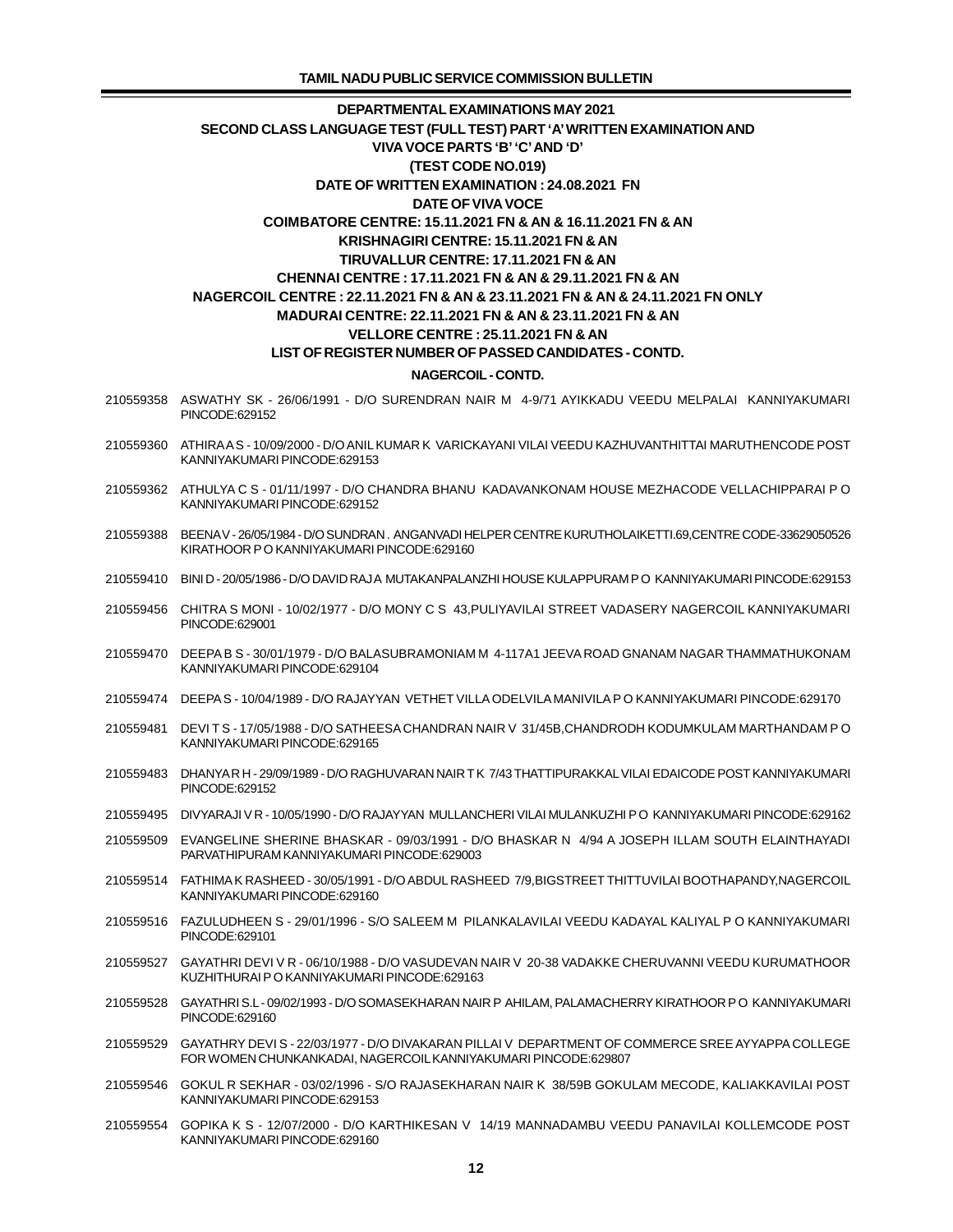- 210559599 JANITHA RANI S 27/05/1984 D/O APPUKUTTAN THATTARAKONAM KIZHAKKINKARA PUTHEN VEEDU AMARAVILA PO TRIVANDRUM PINCODE:695122
- 210559608 JAYANTHI A 25/05/1983 D/O MANOHARAN C 18-146, ANANCHIPARVATHIKUDIRUPPU VEEDU RAMAVARMANPUTHU SREET KANJAMPURAM POST KANNIYAKUMARI PINCODE:629154
- 210559678 JYOTHISH KRISHNAN R J 17/02/1994 S/O RADHA KRISHNAN G 19/97 CHENAVILAKATHU VEEDU PANAVILA, KOLLEMCODE KOLLEMCODE KANNIYAKUMARI PINCODE:629160
- 210559703 KARMALITHA RANI R 22/02/1984 D/O ANTONY XAVIER J C/O. SATHEESH, 14/74,MANVILAIKALAI PUTHENKADAI, THIRUVATTAR KANNIYAKUMARI PINCODE:629177
- 210559718 KEKILA D P 23/04/1983 D/O DEVARAJ P THAZHATHU VILAI VEEDU KILATHOOR KALIYAL KANNIYAKUMARI PINCODE:629101
- 210559733 KRISHNA PRASAD S 03/11/1991 S/O SREEKANDAN NAIR K CHUNDA VILA VEEDU PANAVILA KOLLEMCODE KANNIYAKUMARI PINCODE:629160
- 210559791 MALAVIKA S 28/06/1998 D/O SIVASANKARAN B 4-96, POTTAYAN VILAI, PONMANAI KANNIYAKUMARI PINCODE:629161
- 210559843 MAYA P 10/05/1980 D/O GOPALA KRISHNAN C 13/217A KARTHIKA BHAVAN PARAKUDIVILAI MARUTHANCODE PO KANNIYAKUMARI PINCODE:629163
- 210559850 MENAKA DEVI M 13/08/1977 D/O MANOHARAN K PRANAVAM, 2ND CROSS STREET, PARASAKTHI GARDENS, EAST PUTHERI, C.B.H,P.O, NAGERCOIL KANNIYAKUMARI PINCODE:629001
- 210559934 NEETHU L S 31/07/1994 D/O SIVANKUTTY NAIR M VISHNU NIVAS MANJATHOTTATHU VILAI VANNIYOOR P O KANNIYAKUMARI PINCODE:629163
- 210559935 NEETHU MOHAN M S 26/06/1999 D/O MOHANA KUMAR K KUZHIVILA VEEDU KOLLEMCODE KOLLEMCODE POST KANNIYAKUMARI PINCODE:629160
- 210559945 NIRMALA P 10/05/1981 D/O JACOB M KURICHIVILAI VEEDU SOORIACODE P O KANNIYAKUMARI PINCODE:629153
- 210559947 NISHA C A 05/02/1986 D/O ASHOKAN 19/401/1-ROCHARIVILLAI AMBETTINKARAI EDAICODE P O KANNIYAKUMARI PINCODE:629152
- 210559962 NOUFAL S 08/10/1997 S/O SHAJAHAN A 24-54/64 AL VAHAB VALLAVILAI P O KOLLENCODE KANNIYAKUMARI PINCODE:629160
- 210560026 PREMKUMAR J L 29/05/1974 S/O JHONES JACOB D 3/118, MANJU BHAVAN BETHELSTREET, PARAVILAI MARTHANDAM KANNIYAKUMARI PINCODE:629165
- 210560027 PRIJIN YANOCK Y S 16/11/1989 D/O YANOCK Y 28/90A, PARUTHIVILAI HOUSE CHALACHAKONAM KAPPUKADU POST KANNIYAKUMARI PINCODE:629162
- 210560034 PRIYA RANI R 19/11/1996 D/O RETHINAMANI M 15/14 KUTHANKAL VILAI EANCHACODE PONMANAI P O KANNIYAKUMARI PINCODE:629161
- 210560087 RAJI R C 20/03/1987 D/O CHRISTHUDASAN BATHEL NIVAS THERPPAKULAM VETTIKUZHI, VELLACHIPARAI P O KANNIYAKUMARI PINCODE:629152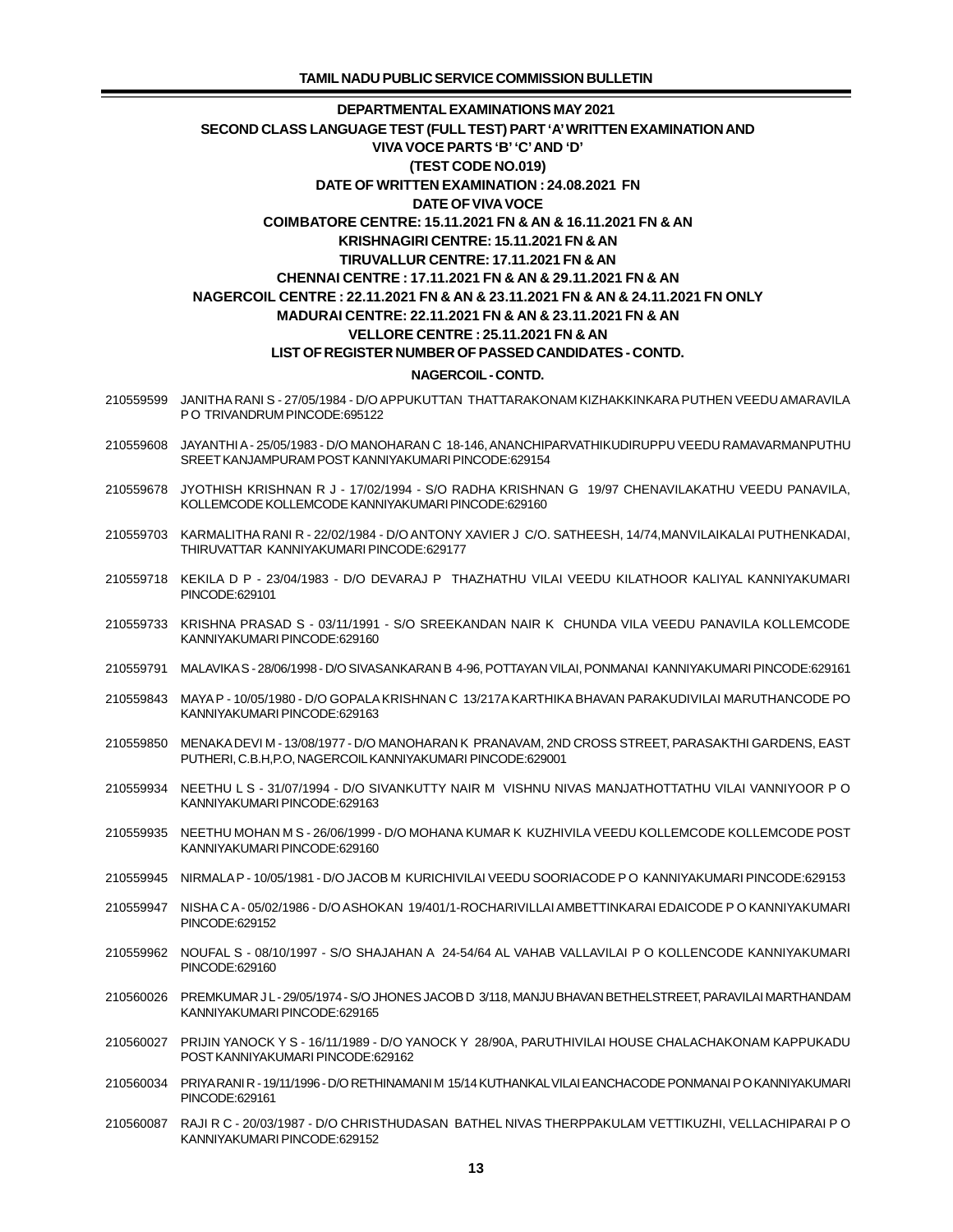- 210560089 RAJILA BEEVI L A 26/05/1987 D/O ALIYARU KUNJU 4-135,PADANTHAPARA VILAI KOTTUVILA VILAVANCODE KANNIYAKUMARI PINCODE:629165
- 210560110 RAMYA S R 26/04/1985 D/O RAJAGOPALAN G 17/34 OPP. SBI THINGALNAGAR NEYYOOR POST KANNIYAKUMARI PINCODE:629802
- 210560135 REMYA R 12/09/1997 D/O RAJAN K K R BHAVAN PPM JUNCTION KALIAKKAVILAI KANNIYAKUMARI PINCODE:629153
- 210560147 REVATHY T S 28/04/1995 D/O SUKUMARAN NAIR G VISWA BHAVAN MANGALAI MELPALAI P O KANNIYAKUMARI PINCODE:629152
- 210560148 RIBIN R 07/07/1999 S/O RAJAN V PILANKALAI VILAI VEEDU KADAYAL KADAYAL KANNIYAKUMARI PINCODE:629101
- 210560160 SABU R 20/05/1983 S/O RAJAYYAN SABU BHAVAN ODELVILA MANIVILA P O KANNIYAKUMARI PINCODE:629170
- 210560174 SAJITHA S S 01/06/1978 D/O SASIDHARAN K P 16-137 A PULLANNI VILAI PUTHEN VEEDU PALUKAL , VILAVANCODE KANNIYAKUMARI PINCODE:629170
- 210560204 SARANYA DEVI B 07/06/1999 D/O GOPAKUMARAN THAMPY 4/252 SREEMATHI MANDIRAM VANNIYOOR VANNIYOOR P O KANNIYAKUMARI PINCODE:629163
- 210560212 SARATH KRISHNA S J 26/05/1990 S/O SURENDRAN B 18/106A,THIRUVATHIRA HOUSE THERIYANVILA EDAICODE P O KANNIYAKUMARI PINCODE:629152
- 210560235 SEEMA S S 16/02/1980 D/O SUKUMARAN NAIR K P III 6, 145/3 POOMPALLIKONAM MELPALAI KANNIYAKUMARI PINCODE:629152
- 210560267 SHAJINA S 22/05/1999 D/O SARJIN T 36/67 THONI THURAI VILAGAM NEERODI KOLLEMCODE POST KANNIYAKUMARI PINCODE:629160
- 210560290 SHEEBA V S 31/05/1987 D/O SASI P 4/33, NANTHIKKOTTUPARAI, THIRUNANTHIKARAI, KULASEKHARAM POST KANNIYAKUMARI PINCODE:629161
- 210560292 SHEEJA MALAR B V 21/05/1988 D/O BENZER 21-31,KURUVINCHANVILAI VEEDU PACODE PACODE P O KANNIYAKUMARI PINCODE:629168
- 210560302 SHIJI MOL G S 31/07/1995 D/O SUNIL KUMAR 4-5-99, J S R BHAVAN PADAPPARATHALAKKAL MANCODE P O KANNIYAKUMARI PINCODE:629152
- 210560320 SINCHU D R 04/03/1992 D/O DEVASENAN M SINCHU NIVAS CHENKAVILAI ADAIKAKUZHI PO KANNIYAKUMARI PINCODE:629153
- 210560327 SIVA PRASAD S 26/05/1981 S/O SREE KANDAN NAIR S 2/141 MULLELAVU MOODU,KUTTIYANI PONMANAI KANNIYAKUMARI PINCODE:629161
- 210560353 SOORYA GAYATHRI S S 28/11/1989 D/O SURENDREN NAIR K MUTTATHARA HOUSE PERUNCHAKONAM CHENKODY POST KANNIYAKUMARI PINCODE:629161
- 210560356 SOUMYA S KARUN 18/06/1986 D/O KARUNAKARAN K NO-40 ALLAN STREET NEAR DUTHIE SCHOOL KANNIYAKUMARI PINCODE:629001
- 210560367 SREENATH S S 03/10/1996 S/O SATHIKUMARAN NAIR A 19-50/1, DEVIKA CHUNDANKANJIRAVILA, PANAVILA KOLLEMCODE P.O KANNIYAKUMARI PINCODE:629160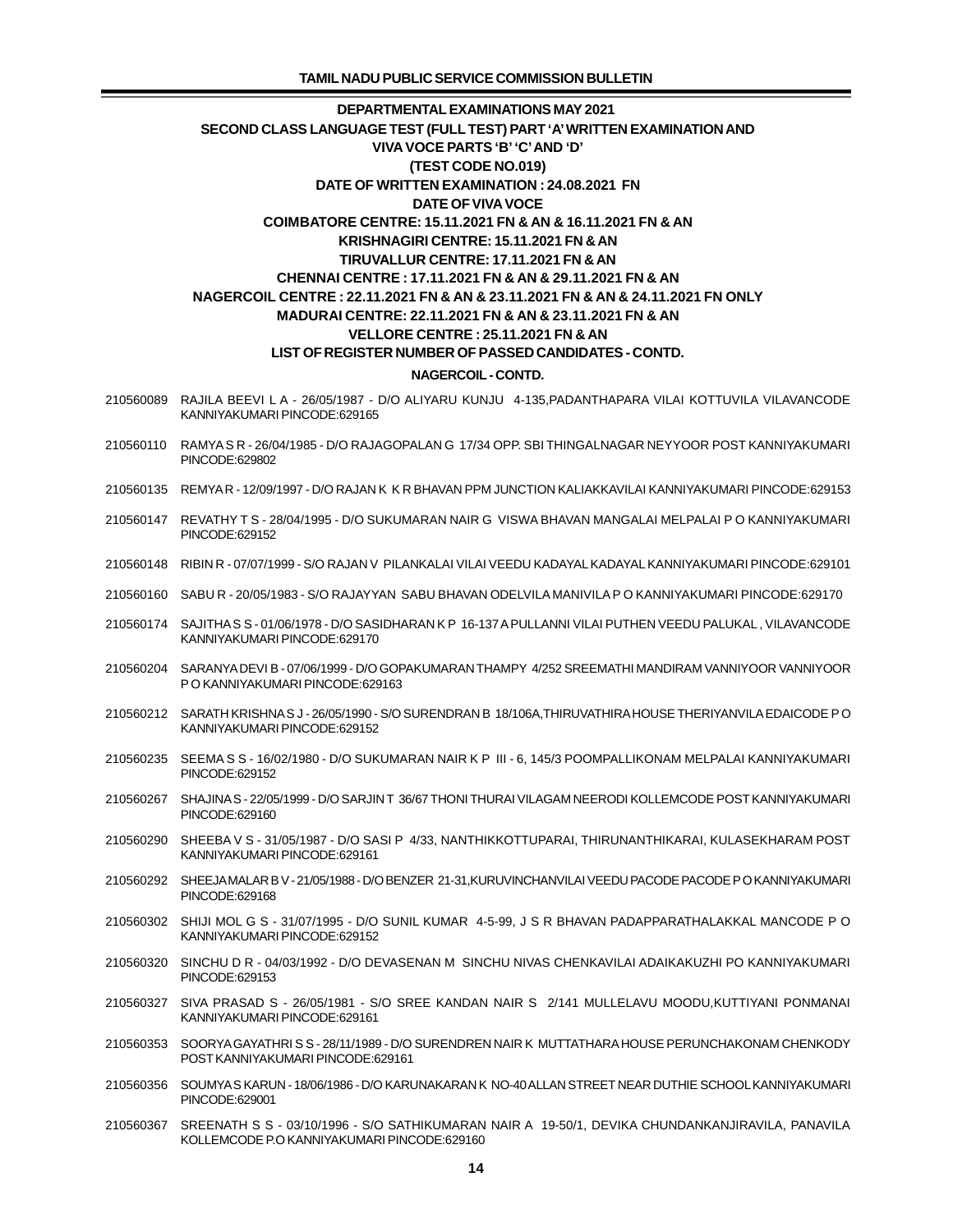- 210560405 SUJA S T 30/05/1979 D/O TITUS K P POTTAKUZHI HOUSE MANCODE MANCODE P O KANNIYAKUMARI PINCODE:629152
- 210560431 SUNIL CULAS A 17/02/1985 S/O ANTONY CULAS SELVAM NIVAS PUTHIYATHURA PO THIRUVANANTHAPURAM PINCODE:695526
- 210560445 SURESH R D 22/07/1973 S/O RAMAPPA B D GOVT.AYURVEDIC MEDICAL COLLEGE KOTTAR NAGERCOIL KANNIYAKUMARI PINCODE:629002
- 210560454 SUSHMA R S 18/02/2002 D/O RAJAN P 4/304-5,R S BHAVCAN SATHIRAPATHI SIVAJI NAGAR THAMMATHUKOLAM,NAGERCOIL P O KANNIYAKUMARI PINCODE:629104
- 210560512 VANDHANA M S 28/11/2000 D/O MURALEEDHARAN R KIZHAKKAKARA KANNUMAMOODU EDAVILAGAM KANNUMAMOODU P O KANNIYAKUMARI PINCODE:629170
- 210560570 VISHNU M.S 20/03/1997 S/O MOHANAN V SUGATHAKUMARI, RADHA BHAVAN PADANTHALUMOODU KANNIYAKUMARI PINCODE:629163
- 210560572 VISHNU S 01/09/2000 S/O SATHEESH N PULLUVILAGATHU VEEDU KOOTTANKALVILAI FATHIMANAGAR POST KANNIYAKUMARI PINCODE:629160

### **NEW DELHI**

 210560582 DEVESH TIWARI - 03/12/1991 - S/O LAXMINARAYAN TIWARI 352 RAJENDRA NAGAR BHARATPUR BHARATPUR PINCODE:321001

## SECOND CLASS LANGUAGE TEST (FULL TEST) PART 'A' WRITTEN EXAMINATION AND **VIVA VOCE PARTS 'B' 'C'AND 'D' LIST OF REGISTER NUMBER OF FAILED CANDIDATES**

|                   | 210500003 AANANDHA PADMANATHAN V |                    | 210500055 ADHAVAN K                       |
|-------------------|----------------------------------|--------------------|-------------------------------------------|
| 210500060 AGILA B |                                  | 210500250 ANITHA B |                                           |
|                   | 210500255 ANITHA DEVI M          |                    | 210500322 ARAVIND S                       |
|                   | 210500874 DATCHYAAYANE N         |                    | 210501344 GILBERT THANGARAJ R             |
|                   | 210501518 HARIKRISHNAN P         |                    | 210502167 KARTHIKA G                      |
|                   | 210502251 KAVITHA M              | 210502278 KAVYA P  |                                           |
|                   | 210502293 KEERTHANA S            |                    | 210502325 KIRUTHIKA D                     |
|                   | 210502706 MALATHY V              |                    | 210503371 NAZIAAMJAD                      |
|                   | 210503760 PRAKASH K              |                    | 210503829 PRAVEENA V                      |
|                   | 210505226 SHRIDEVI V             | 210505351 SNEGAR   |                                           |
|                   | 210505401 SOWMYAS                | 210505624 SUJITH R |                                           |
|                   | 210505688 SUNEEYAM Y.S.          |                    | 210505692 SUNSETTI KRISHNARUPAK           |
|                   | 210505735 SURESHBABU G           | 210506031 USHA K.L |                                           |
|                   | 210506131 VASIYAAMBREEN T        |                    | 210506133 VASUDAVE NADARAJA N             |
|                   | 210506148 VEENA MURALI           | 210506243 VENUN    |                                           |
|                   | 210506265 VIDYA SAGAR B          |                    | 210506266 VIDYA SRIDHARAN                 |
|                   | 210506273 VIGNESH KANNAN         |                    | 210506534 VUYYALA DHARANI PRIYA VAISHNAVI |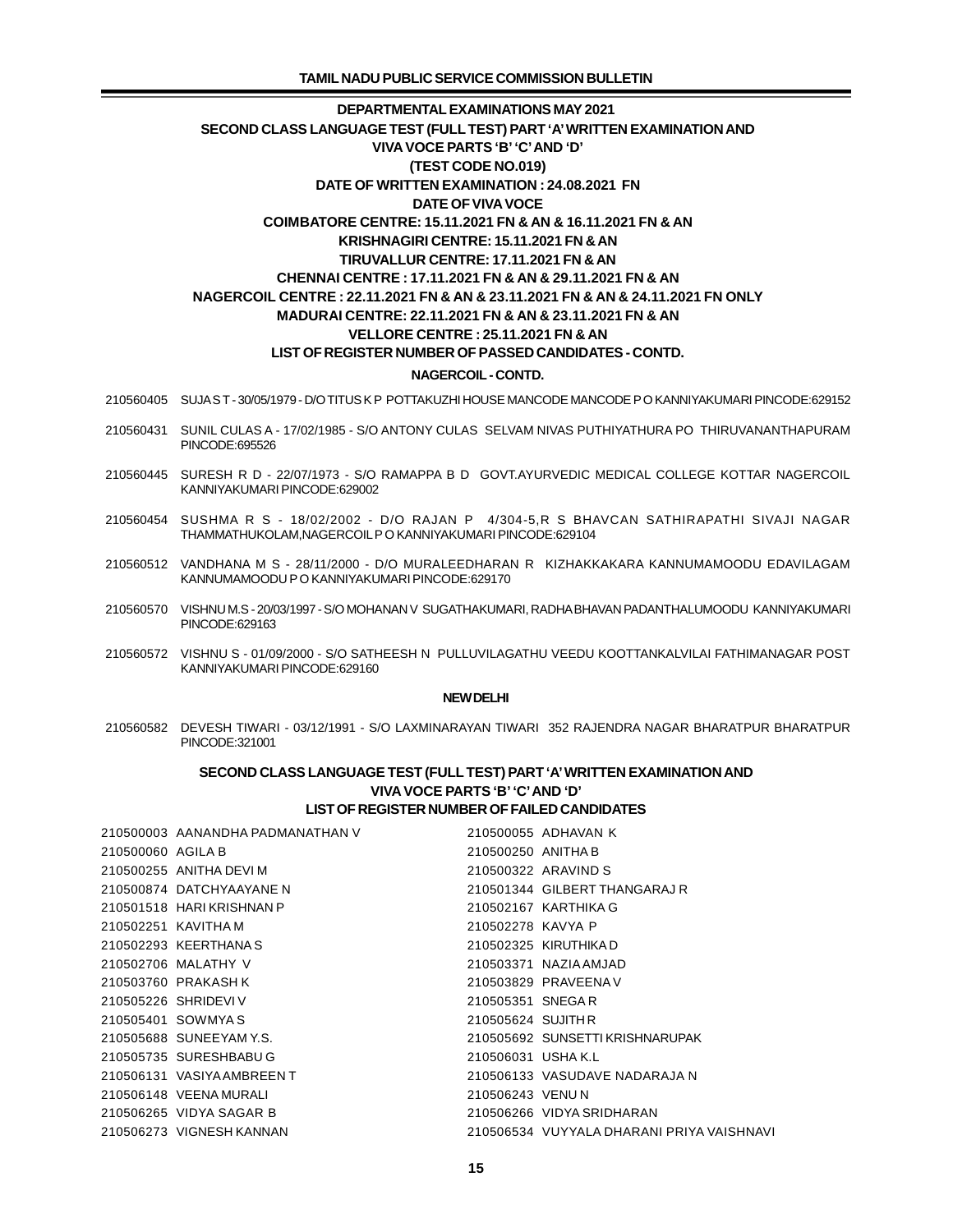AKSHAYA S 210506741 ASHWINI K BOOPATHYRAJ D 210506913 DHANYA M JASEENA K 210508264 SIDDARAJU M SHANKAR M M 210512715 DEEPA VIJAYAN MANISHA SHREE B 210514964 PRAVEEN S SARIKA R 210515262 SENAPATI NAGA VENKATA SAI PHANINDRA KHAJA NIZAMUDEEN J 210518750 KRITHIKA S THAMIZHSELVI S 210520374 DEEPAK K ILANGOVAN V 210522498 ANUPAMA M JYOTHI JOSEPH 210522863 POLISETTY ANIL KUMAR SITHARAM R 210523169 THIRUNAVUKKARASU G GEROLD 210526011 HEMALATHA K RAMYA M 210530426 BACKIA LAKSHMI R SARAVANA PRABHU P 210531748 YUVALOSHINI J AMUDHA JEEVA M 210533476 ANAS BABU T JAIKUMAR M 210533895 MONISHA SELVAN NOUSHAD PM 210534059 RAIHANATH K.C RAJESHWARAN G 210534283 SUNILKUMAR R ANNAMGI NIRMALA 210534843 GEETHA V HARISH KUMAR S 210535076 KALPANA T RAVI BABU S 210535799 REKHA JAYASREE T SATYA KUMAR BEHERA 210535958 SEKAR M SREENIVASARAJU S 210536185 SUREKHA K SWETHA L 210536234 THASLEEM BANU J VIJAYAKUMAR V 210537808 NASREEN A VANZARA AHMED DAWOOD 210540476 ALFREEDA T A CHRISTINA A 210540750 IYYAMMAL P ARTHY E 210543621 SWEDHA M ANU RADHA B 210546157 MUGAMBIKESWARI L R NASIRUDHEEN K 210546337 PRIYA R REHANA PARVEEN C J 210546458 REHANA PARVEEN G SUBHAPRIYA A C 210549070 THIRUNAVUKKARASU V GAAYATRI V S 210550491 SARAVANA KUMAR K SOBANA S 210551982 ASHOKKUMAR G ASHWIN N 210552042 BHARATHI S.R. CHENNAMMA K 210552183 FAREEDA BEGUM U GEETHA S 210552239 GOPALACHARI B GOVINDARAJ E 210552298 JAGADEESH KUMAR A S JAGADISHKUMAR S 210552611 MAHESH M MALA B 210552631 MALLESH M MANJUNATH B S 210552683 MARKONDAN N MORLIN JANITA M 210552768 MUNIRAJU V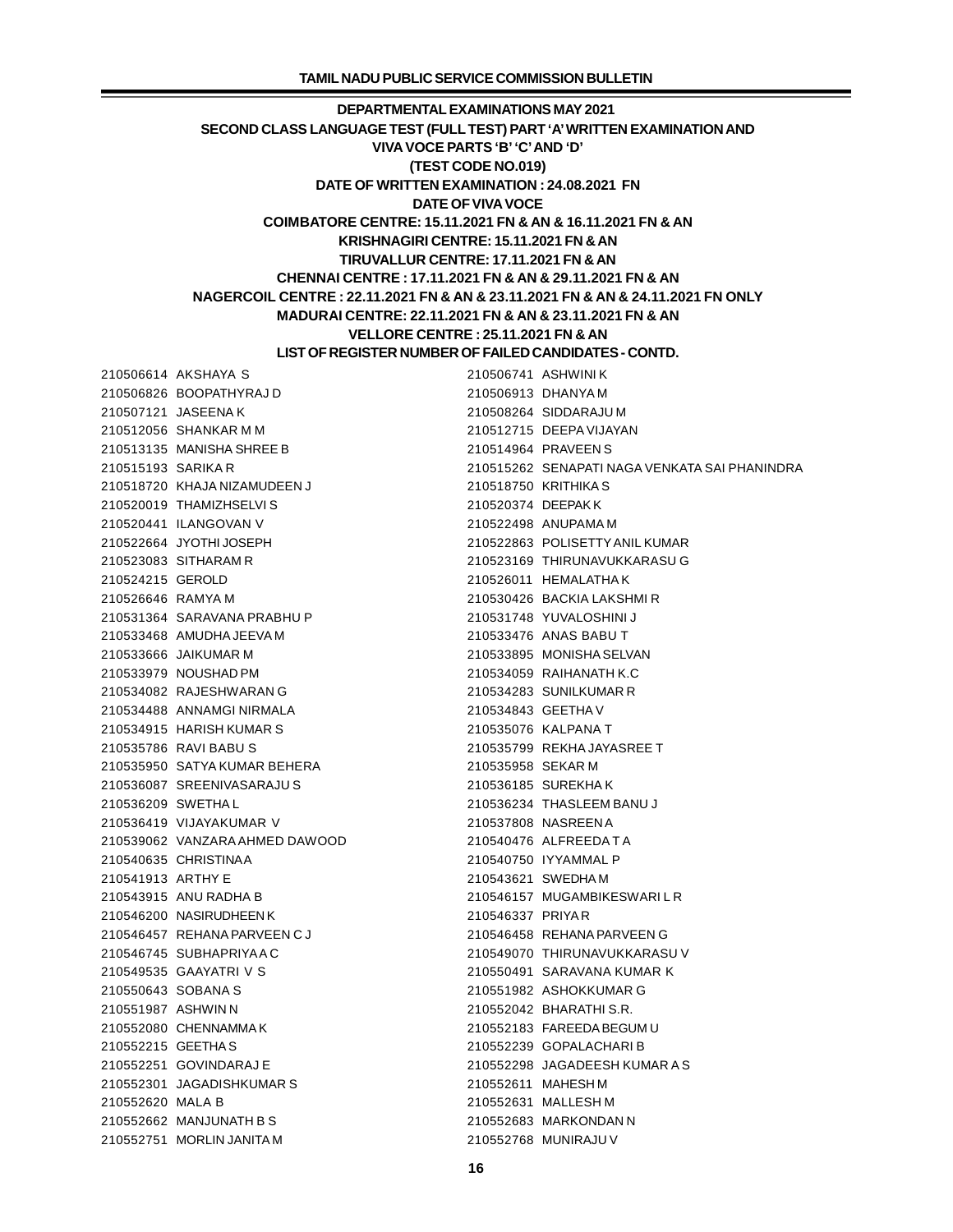MUNIYAPPA N 210552819 MURUGESH MR MURUGESULU G 210553035 PUSHPA M RADHA E 210553048 RAGADEEPTHI R RAVICHANDRAN G 210553178 REKHA V SARADHA V 210553290 SARASWATHI M SASIKALA V N 210553333 SATHISH D SHAGIN TAJ A 210553463 SIVA K YAMINI PM 210554587 MUKESH SANTH R RAVINDRA CH 210555141 SRI PRIYA C DURISETI SUBHASH 210556025 SENTHILKUMAR S MANJU E 210558422 MD UZAIFA K ARCHANA A N 210559322 ARSHITHA A S ATHIRA S S 210559569 HARI SANKAR M R HARIKRISHNAN S G 210560014 PRASANTH A P PRATHIBHA N P 210560154 ROTHISH H SIJA CHANDRAN J S 210560583 KALAI SELVI P

# **SECOND CLASS LANGUAGE TEST (FULL TEST) LIST OF PASSED CANDIDATES IN PART 'A' WRITTEN EXAMINATION AND VIVA VOCE PARTS 'B' 'C'AND FAILED IN PART 'D' ONLY**

210504209 RAKHIRAVEENDRAN K K

# **SECOND CLASS LANGUAGE TEST (FULL TEST) PART 'A' WRITTEN EXAMINATION AND VIVA VOCE PARTS 'B' 'C'AND 'D' LIST OF REGISTER NUMBER OF ABSENTEES**

|                  | 210500118 AMAL PRAVEEN I  |                   | 210501093 DORAVELUM           |
|------------------|---------------------------|-------------------|-------------------------------|
|                  | 210502792 MANISHAA        |                   | 210506396 VIJAYAPRATHIP T     |
|                  | 210509910 RESHMA DEVIKA R |                   | 210522974 SALU DIVAKARAN K    |
|                  | 210528776 PONSELVIARUNA R |                   | 210531749 YUVARAJA P          |
| 210532389 LATHAD |                           |                   | 210534704 DEVI KALAI MATHI M  |
|                  | 210535600 POORNIMAC       |                   | 210542714 MOHAMED RASHEED A.R |
|                  | 210546161 MUNILAKSHMIP    |                   | 210547833 KHUTAIJAIUNISAK     |
|                  | 210549986 MOHAMED HARIS S | 210551872 ANAND A |                               |
|                  | 210552063 CHANDRASEKAR K  | 210552156 DIVYA V |                               |
|                  | 210552221 GIRIJAMMA S     | 210552786 MURALIP |                               |
|                  | 210552854 NAGAVENIK       | 210552916 PADMAS  |                               |
|                  | 210553029 PRIYANKA B      |                   | 210553507 SOWMYAN             |
|                  | 210553738 USHARANIGC      |                   | 210554389 KARTHIKEYINI T      |
|                  | 210558702 SULTHANAMT      |                   | 210559869 MONIKA K.V          |
|                  | 210559955 NITHISH GOKUL I |                   |                               |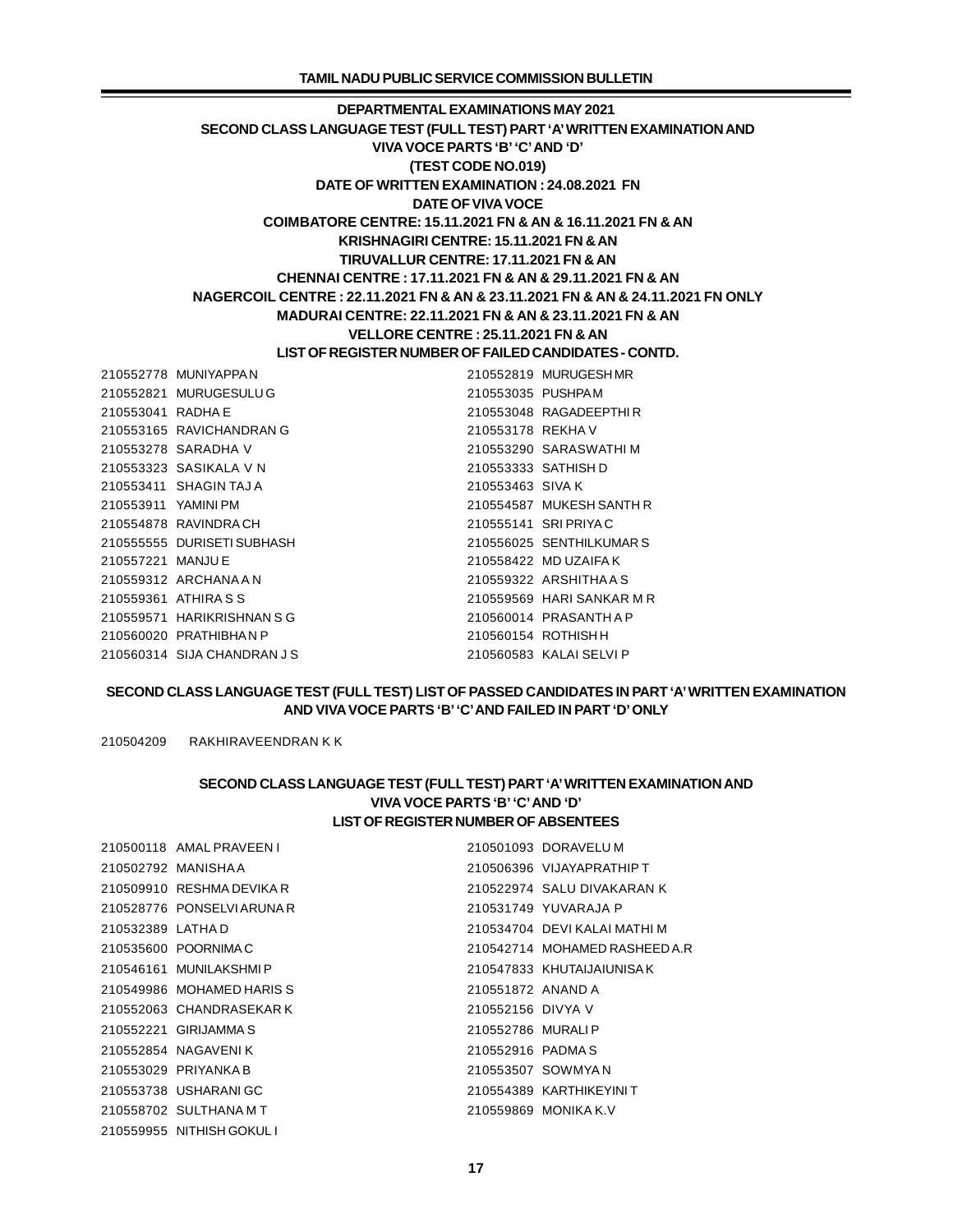# **DEPARTMENTAL EXAMINATIONS MAY 2021 SECOND CLASS LANGUAGE TEST (FULL TEST) PART 'A' WRITTEN EXAMINATION (TEST CODE NO.019) DATE OF WRITTEN EXAMINATION : 24.08.2021 FN LIST OF REGISTER NUMBER OF FAILED CANDIDATES**

 AKLAVYA KUMAR 210500283 ANTHONY T ANUPAMA R 210500315 ARATI C ARUN KUMAR B 210500520 BABU C BABU S 210500539 BAIJU PULICKAL VELAYUDHAN BALAJI B A 210500805 CHANDUMATHI G DASARADAN A 210501053 DINESH SUBEDI H GANGA PRASAD K.L 210501308 GAYATRIDEVI S GEETHA D 210501514 HARI BABU G HEMA THARUNA V V 210501580 HONEY DOMINIC JALALUDDIN AKBER N 210501698 JANAKIRAM R JAYANTHI A 210501767 JAYAPRAKASH RAJU K JAYARAM A 210501886 JYOTHISWARI V KANAKAVALLI S 210502163 KARTHIK TD KHUTAIJATHUL KUBRA C 210502514 LEELAVATHI VADAKATTU MAMTA SHAH 210502830 MANOAH ROBINSON JN MARTHA D 210502906 MD ABDUL HUQ SHAREEF A MOHAN NAIDU M 210503055 MOORTHY SUNIL M MURALI K 210503333 NASEEM FATHIMA M PAPIREDDY HARISHWAR REDDY 210503656 POLU SRINIVASULA REDDY PONNATH NIKITHA RADHAKRISHNAN 210503775 PRAKASH SHARMA N MR RAGUPATHI Y 210504204 RAJU K REMYA RAVI 210504473 ROOMAH MATEEN ROSHAN KUMAR M 210504517 SADIQUA TABASSUM V SAILESH KUMAR R 210504632 SANGEETHA P V SANTHOSH V 210504724 SAPNA KUMARI B B SARAH SUHASINI K 210504870 SATEESH G SENTHIL NATHAN POTTY N G 210505114 SHADAB USMANI SU SHAISTHA SHABNUM 210505228 SHUBHA I SHYAM VIGNESH SR 210505349 SMITHA N SMRUTI RANJAN PRADHAN 210505353 SNEHALATHA C V SURYANARAYANA S 210505976 THYAGARAJU B VASU G 210506200 VENKATARAMANAIAH C YASODARANI K 210506588 ZUBAIR AHMED A BHARATH T 210506851 CHETNA SHARMA DR SAI KRISHNA C 210508069 SANTHOSH V SHANMUKHAPRIAYA B 210508254 SHIVA KIRAN K ANKAIAH C 210514089 BANGARU S BEERESHA S 210514102 BHAGYA A BHAGYA S 210514137 CHANDRAMMA K DURGAMBA R 210514349 GURUSWAMY J JASANTHA C 210514430 JOTHI K S MAHESHA K 210514784 MUTHUMALLAPPA S RAJANNA P 210515083 RAVI KUMAR K RESHMA LYSA FRANKLIN F 210515699 ADITYA R ZAHIDA BEGUM S 210517407 PADMA PRIYA K ANCIL SEAN PINHEIRO A 210518299 DINESH BABU P RAJESH S 210519591 SANTHOSH RAJ P KANAGA R 210520631 MOHAMED TABREZ BG SYED MOHAMMED ADILSHAH A 210522515 ASHUTOSA KUMAR TRAPATHI

AAMIR KHAN 210500023 ABDULLAH SAQIB L M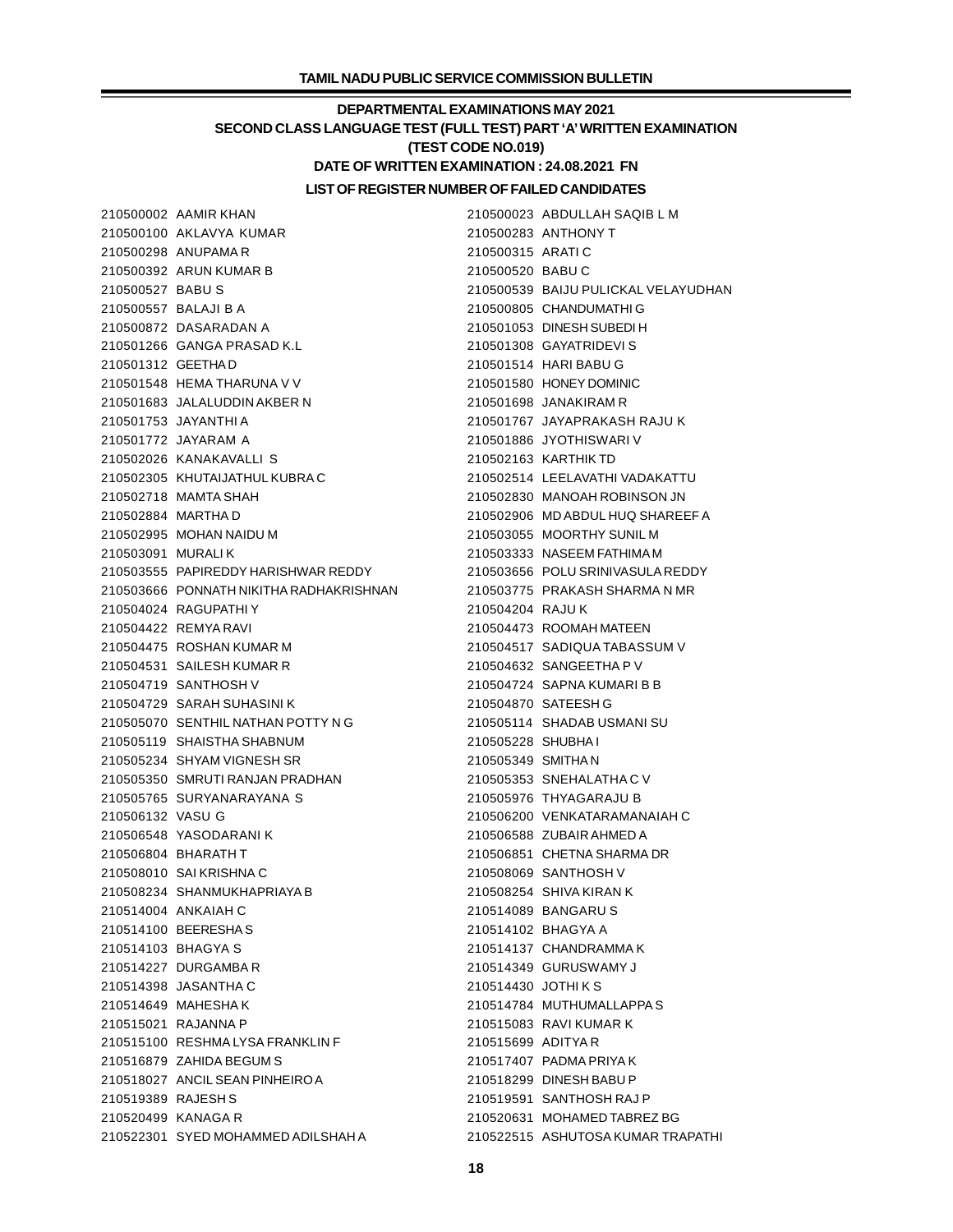# **DEPARTMENTAL EXAMINATIONS MAY 2021 SECOND CLASS LANGUAGE TEST (FULL TEST) PART 'A' WRITTEN EXAMINATION (TEST CODE NO.019) DATE OF WRITTEN EXAMINATION : 24.08.2021 FN LIST OF REGISTER NUMBER OF FAILED CANDIDATES - CONTD.**

 RAJAMMA O 210529391 SATHISH M A SUJATHA C 210534562 BALAJI C BALAJI S 210534646 CHANDRIKA K CHITHRA S 210534674 DASARI RAMANJANEYULU DHANALAKSHMI R 210534726 DHANAMJEYULU T M GANGULAPPA T 210534833 GAYATRI R GOVINDAN T 210534907 HARIBABU P KAMESH K T 210535113 KARTHIK P KRUPAVATHI A 210535220 LAKSHMI VENKATESWARA RAO P MAHESH N 210535274 MAHESH Y MOHAMMAD ABDUL KHADAR JEELANI 210535462 NAGARAJA NAICK BUKKE NEELAVATHI M 210535530 NUKALA VIJAYABHASKAR POKALA NALINI 210535625 PRASANNAVANI D PRATHAP G 210535708 RAJASEKHAR T RAMACHANDRA M G 210535789 RAVICHANDRAN L SHARMILA P 210536048 SIVA KRISHNA A SREERAMULU M 210536169 SUMATHI I USHARANI T 210536357 VENKATARAMANA K VENKATESULU K 210536435 VIJAYSATHYA R VIJAYUMA S 210536462 YASODHA A K YUVAKUMAR K 210536479 ZAINAB BEE AISWARYA JANARDHANAN 210541052 MINI VARGHESE S BABLY D 210542063 DEEPA K P EBEYNESAR S 210542828 NAVANI SAHAYA MARY RAGHINI N VARDHARAJ 210543098 RAJMOHAN R SUDHARSAN R 210543866 ALPHONSA J ABDUL QAIYYUM 210545399 ABDULLAH ABRAR AHMED D.L. 210545412 AHMED BASHA K ANEES AHMED M.A. 210545461 ARCHANA S ASGHER SHARIEF A 210545513 ASIFA BANU ATHEEQUR RAHMAN V 210545525 AZMATHULLAH A EHTHISHAM A 210545849 JAYAPRAKASH R KONAVOTAM FAHMIDA 210546129 MOHAMED MUEEN H MOHAMMED ISMAIL KHAN Y 210546134 MOHAMMED SAALIM S NADEEM AFROZE N 210546269 PARVEEN BEGUM A POTHAGINTI MUNILAKSHMI 210546473 RIYAZ AHMED M SAUDIYA PARVEEN S 210546638 SELVI K ZAKIR BASHA B 210549912 MANDAPADI VENKATESWARAN SAI KUMAR AYYAPPA S 210552020 BASAVARAJ E BHAGYALAKSHMI R 210552036 BHARATHI K BHARATHI M 210552249 GOVINDAPPA V GOWRAMMA C 210552326 JAYALAKSHMI SMT JOTHI N 210552372 JYOTHI T JYOTHI V 210552407 KAMALA N KAVITHA C 210552490 KIRAN R KUMAR G S 210552523 KUMAR K V LAKSHMI P V 210552579 LOKESH N MAHALAKSHMI R 210552613 MAHESHWARI T MUNIRATHNA N 210552773 MUNIRATHNAMMA N

DHANYA E N 210523854 ALAGAPPAN SUBHA A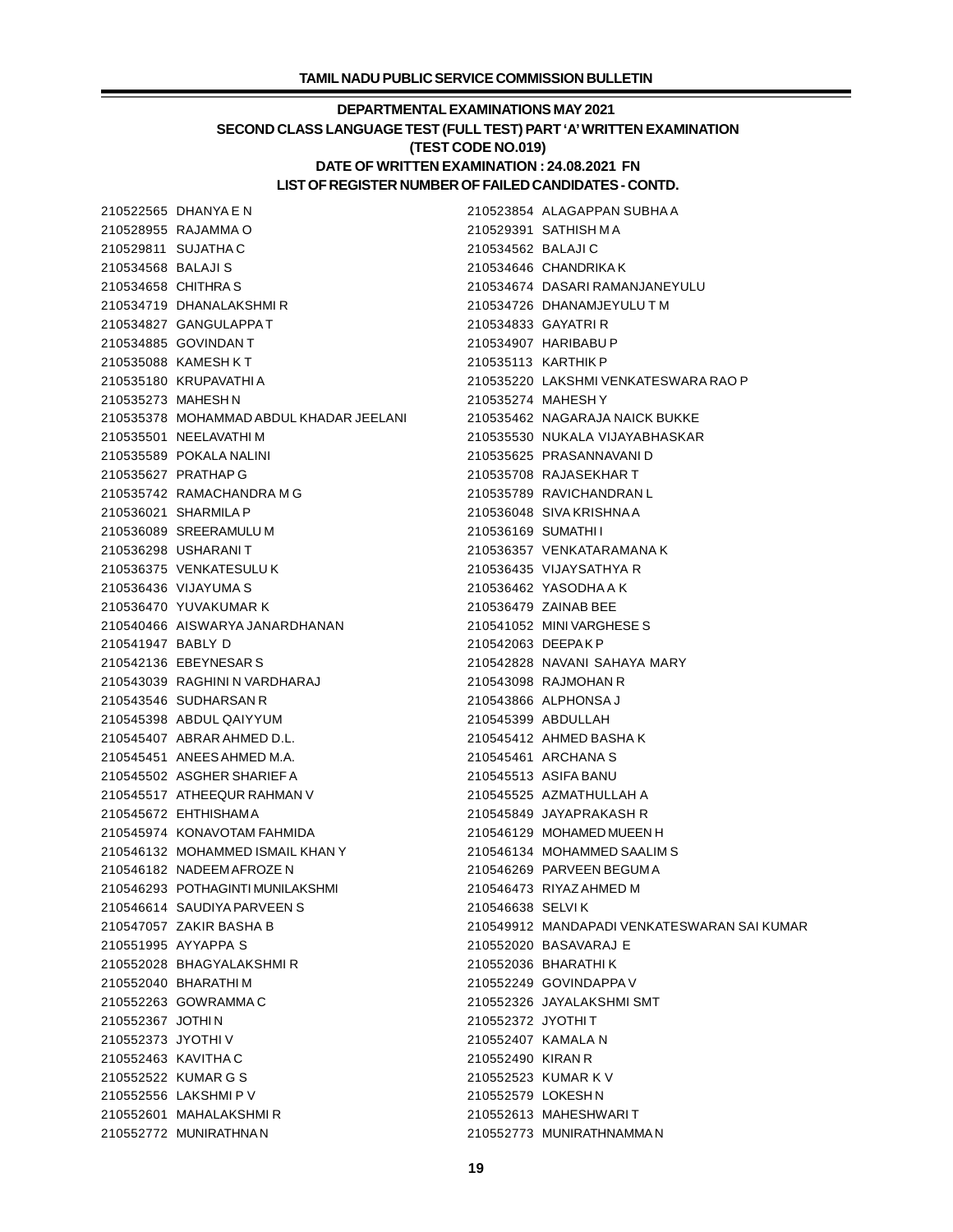# **DEPARTMENTAL EXAMINATIONS MAY 2021 SECOND CLASS LANGUAGE TEST (FULL TEST) PART 'A' WRITTEN EXAMINATION (TEST CODE NO.019) DATE OF WRITTEN EXAMINATION : 24.08.2021 FN LIST OF REGISTER NUMBER OF FAILED CANDIDATES - CONTD.**

| 210552790 MURALIT   |                              |                    | 210552823 MUSANNA FATHIMA V          |
|---------------------|------------------------------|--------------------|--------------------------------------|
|                     | 210552873 NARASIMHAIAH M     |                    | 210552892 NAVEEN TAJ M               |
|                     | 210552920 PADMAVATHIV        |                    | 210552945 PARVATHAMMA M              |
|                     | 210552946 PARVATHAMMAR       |                    | 210553004 PRAKASH B K                |
| 210553012 PRASAD K  |                              |                    | 210553069 RAJAPPAA                   |
|                     | 210553124 RAMESHK            | 210553152 RASHMIR  |                                      |
| 210553192 ROJA M    |                              |                    | 210553201 RUKHMANIE                  |
|                     | 210553238 SANDHYA M          |                    | 210553431 SHANTHAMMA M               |
|                     | 210553452 SHOBARANIM         |                    | 210553487 SIVARAJU M                 |
|                     | 210553524 SRINIVASA REDDY N  |                    | 210553544 SUBRAMANIM                 |
|                     | 210553562 SUDHAMMA M         |                    | 210553563 SUDHARANIK N               |
| 210553577 SUGUNA S  |                              |                    | 210553579 SUGUNAMMA M                |
|                     | 210553583 SUJATHA N          |                    | 210553590 SULTHANA PARVEEN K         |
|                     | 210553600 SUMITHRAMMAS       | 210553613 SURESHJ  |                                      |
|                     | 210553617 SURESH KUMAR MR    |                    | 210553638 SYAMAIAH K                 |
|                     | 210553639 SYAMALA R          |                    | 210553711 THRIVENIM                  |
|                     | 210553723 UMADEVIMC          |                    | 210553765 VARALAKSHMI M              |
|                     | 210553766 VARALAKSHMIN       |                    | 210553770 VASANTH M S                |
| 210553783 VEENAN    |                              |                    | 210553803 VENKATALAKSHMIM            |
|                     | 210553808 VENKATARATHNAC     |                    | 210553818 VENKATESAN G               |
|                     | 210553832 VENKATESH S        | 210553859 VIJAYA S |                                      |
|                     | 210553914 YASHODHAK          |                    | 210554078 DEEPAK KUMAR               |
|                     | 210555488 BHARATHIS          |                    | 210555946 SAI CHARAN D               |
|                     | 210557047 BHARATHID          |                    | 210557265 PAKALA BALAKRISHNA P       |
|                     | 210557394 SHANAZ BEGUM       |                    | 210558137 ABDULLAH S                 |
|                     | 210558138 ABDUR RAHMAN V M   |                    | 210558145 AKTHER BEGUM K             |
|                     | 210558284 HAJIRA BEGUM N     |                    | 210558419 MD NAYEEMUR RAHMAN PATEL   |
|                     | 210558420 MD SALIM M         |                    | 210558421 MD THANVEER N              |
|                     | 210558428 MOHAMED SALMAN V   |                    | 210558431 MOHAMMED IMRAN E           |
|                     | 210558432 MOHAMMED SHAFEEQ O |                    | 210558516 RABBANI ZAMA A             |
|                     | 210558570 SAJIDA BANU V      |                    | 210558571 SAJJAD AHMAD Y K           |
|                     | 210558643 SHAMSHAAD BEGUM    |                    | 210558658 SIVAKAMY M                 |
|                     | 210558727 TABREZAHMED P      |                    | 210558737 TANVEER SULTANA K          |
|                     | 210559189 ABHIJITH S         |                    | 210559203 ABISHEK SL                 |
| 210559241 AMBILI G  |                              |                    | 210559257 ANANDHU K                  |
|                     | 210559276 ANISHA DEVARAJ D H |                    | 210559288 ANNIE V M                  |
|                     | 210559307 ANUSMIJA D J       |                    | 210559352 ASHWINAB                   |
|                     | 210559413 BINOSHUB           | 210559415 BISMIKB  |                                      |
|                     | 210559432 CHAITRA SV         |                    | 210559458 CHOKKARA RAMARAJU DR       |
| 210559472 DEEPAR    |                              |                    | 210559572 HARIKUMAR B P              |
|                     | 210559573 HARISH KUMAR       |                    | 210559605 JAYAKRISHNAN G             |
|                     | 210559653 JIJEESH CHANDRAN R |                    | 210559763 LIBIN RAJ P S              |
|                     | 210559954 NITHIN KRISHNA G   |                    | 210560011 PRANAV S P                 |
|                     | 210560022 PREM RAJ S S       | 210560068 RAJAN J  |                                      |
|                     | 210560078 RAJESH KUMAR K B   |                    | 210560244 SELVA MARY GOKILA S GEORGE |
| 210560303 SHINI DV  |                              | 210560322 SINDHUS  |                                      |
|                     | 210560368 SREENUKP           |                    | 210560370 SREETHISP                  |
|                     | 210560376 STEEPHENYS         | 210560380 STYFO A  |                                      |
| 210560410 SUJISHA V |                              |                    | 210560433 SUNITHA KUMARIS            |
|                     | 210560450 SURYA KUMAR K      |                    | 210560451 SUSANTH D                  |
|                     | 210560535 VIJAYA KUMARI A    |                    | 210560554 VINEETH S                  |
|                     |                              |                    |                                      |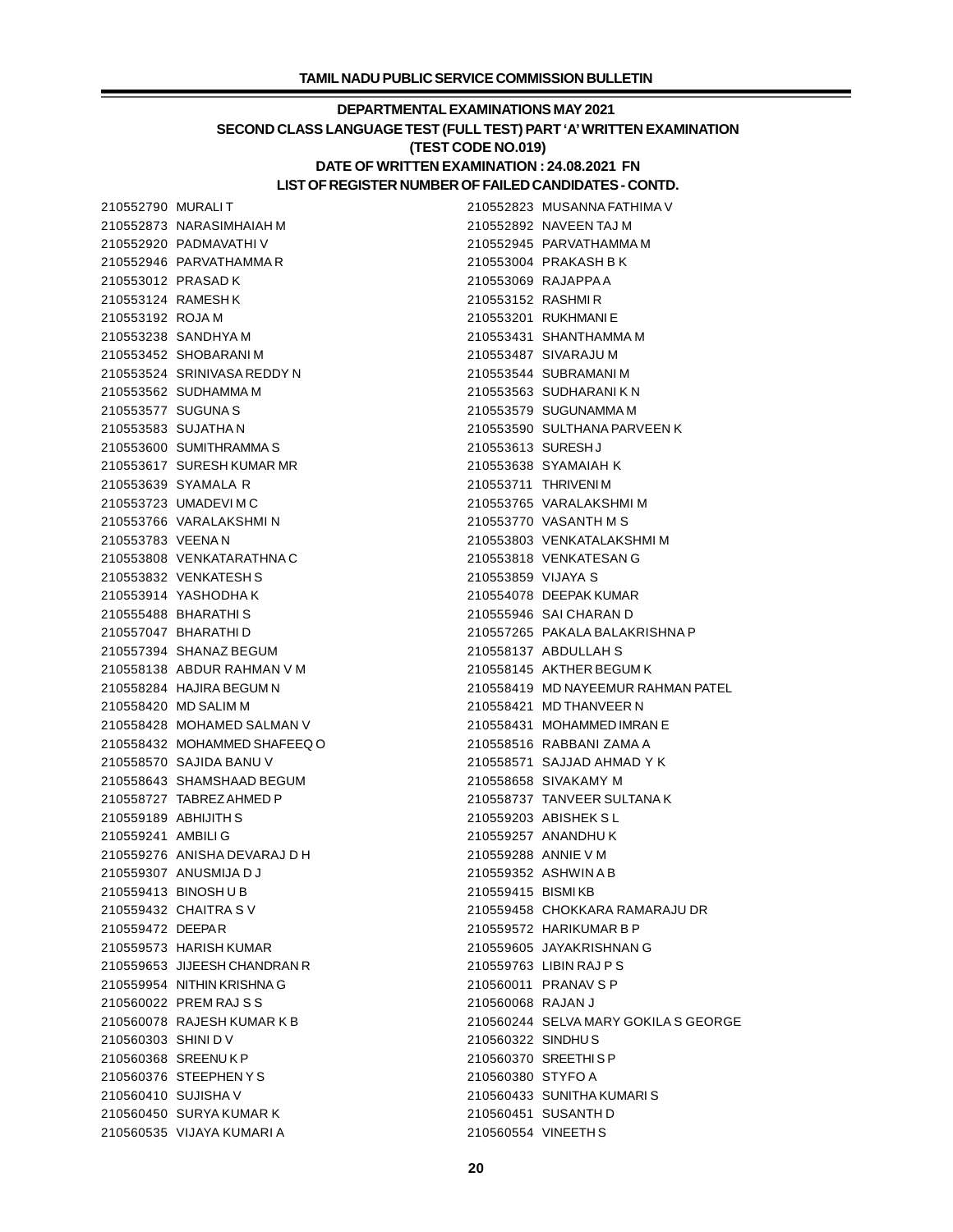# **DEPARTMENTAL EXAMINATIONS MAY 2021 SECOND CLASS LANGUAGE TEST (FULL TEST) PART 'A' WRITTEN EXAMINATION (TEST CODE NO.019) DATE OF WRITTEN EXAMINATION : 24.08.2021 FN LIST OF REGISTER NUMBER OF ABSENTEES**

|                     | 210500005 AAQILA RAHMAN           |                    | 210500025 ABHINANDAN MISHRA R    |
|---------------------|-----------------------------------|--------------------|----------------------------------|
|                     | 210500146 AMRITHA JESSICA SAMSON  |                    | 210500480 ASWATHY THANKAPPAN     |
|                     | 210501281 GAYATHRI DEVI M S       |                    | 210501799 JEFFREY NAVIN RAJ S    |
|                     | 210501885 JUMIE GEORGE            |                    | 210502106 KARTHICK CHANDAR K     |
|                     | 210502108 KARTHICK CHANDRAN       |                    | 210502152 KARTHIK N K            |
| 210502258 KAVITHA R |                                   |                    | 210502468 LAKSHMIKANTH D         |
| 210502517 LEKSHMIR  |                                   |                    | 210502522 LINDA MARGRET BIVERA   |
|                     | 210502532 LOGANATHAN B            |                    | 210503164 MUTHU SARASWATHI A     |
|                     | 210503357 NAVEEN SAI P            |                    | 210503372 NAZIA SULTANA K        |
|                     | 210503393 NIRANJANA DEVI D        |                    | 210503459 NIVEDHAR               |
|                     | 210503654 PIRAKAS R K             |                    | 210503694 POORNIMAARC            |
|                     | 210504217 RAMA RAO V              |                    | 210504557 SAKTHIVEL K            |
|                     | 210504939 SATHYANARAYANA S        |                    | 210505101 SETHUPATHY G           |
|                     | 210505177 SHARANYA S V            |                    | 210505317 SIVAMANI R             |
|                     | 210505348 SMARANIKA PATI          |                    | 210505363 SONIKUMARI             |
|                     | 210505690 SUNITA KUMARI           | 210505788 SWATI    |                                  |
|                     | 210505934 THIRUCHELVIM            |                    | 210506062 VAIJAYANTHIMALA J.K    |
| 210506108 VARUN S   |                                   |                    | 210506118 VASANTHAKUMAR V        |
|                     | 210506213 VENKATESAN L            |                    | 210506416 VIJIYALAKSHMIK         |
|                     | 210507438 MANGALA VEERA SEKHAR    |                    | 210508692 ABDOUL RAHMAN S        |
|                     | 210509454 MALAR MANNAN R          |                    | 210509699 PRADEEP S              |
|                     | 210510192 SRIDHARAN B             |                    | 210510322 THARWIN KUMAR R        |
|                     | 210512824 INDHUMATHIP             |                    | 210513715 STEFFI AMRITA SELVARAJ |
|                     | 210513741 SUHAS SUDHAKAR SHEREKAR |                    | 210514071 BALAKRISHNA B          |
|                     | 210514143 CHIKKAIAH S             |                    | 210514607 LAKSHMIS               |
|                     | 210514609 LAKSHMIKANTHA Y         |                    | 210514632 MADAPPA B              |
| 210514633 MADESH S  |                                   |                    | 210514639 MAHADEVAPRASAD M       |
|                     | 210514807 NAGENDRA M              |                    | 210514828 NARAYANASWAMY K        |
|                     | 210515120 SADASHIVAMURTHY C       |                    | 210515574 VARUNKUMARLS           |
|                     | 210516444 RAMESH BABU             |                    | 210518167 BASKAR BABU I          |
|                     | 210522502 ANVAR SADICK M K        | 210522568 DHILIPN  |                                  |
|                     | 210522620 HARIKRISHNAN S          | 210522656 JIJESHK  |                                  |
|                     | 210522801 MONAGANI HARI           |                    | 210523078 SHYNI K V              |
|                     | 210523224 VINEETHA K V            |                    | 210524641 MATHIARASUR            |
|                     | 210527052 VINODHKUMAR A           | 210533157 SRIDEVIS |                                  |
|                     | 210533406 VIJAYAKUMAR R           |                    | 210533798 LOGESHWAR V            |
|                     | 210533889 MOHANARAO NAVULURI      |                    | 210534201 SHAMBU MAHESH G        |
|                     | 210534505 ARCHANA NR              |                    | 210534575 BALAMAHESH P           |
|                     | 210534594 BHAGYALAKSHMIK          |                    | 210534636 BRINDHA S              |
|                     | 210534671 CHUKKALA KAVITHA        | 210534685 DEEPIKAP |                                  |
| 210534901 HAMSA L   |                                   |                    | 210534928 HEMANTH KUMAR P N      |
|                     | 210534960 JAGADEESWARIG           |                    | 210535168 KOTTE SAILAJA          |
| 210535202 KUMUDAT   |                                   |                    | 210535252 LOKESHAG               |
|                     | 210535286 MALARVIZHI S            |                    | 210535298 MANGALA BHARGAVA KUMAR |
|                     | 210535487 NARESH KUMAR P V        |                    | 210535502 NEELAVENIM             |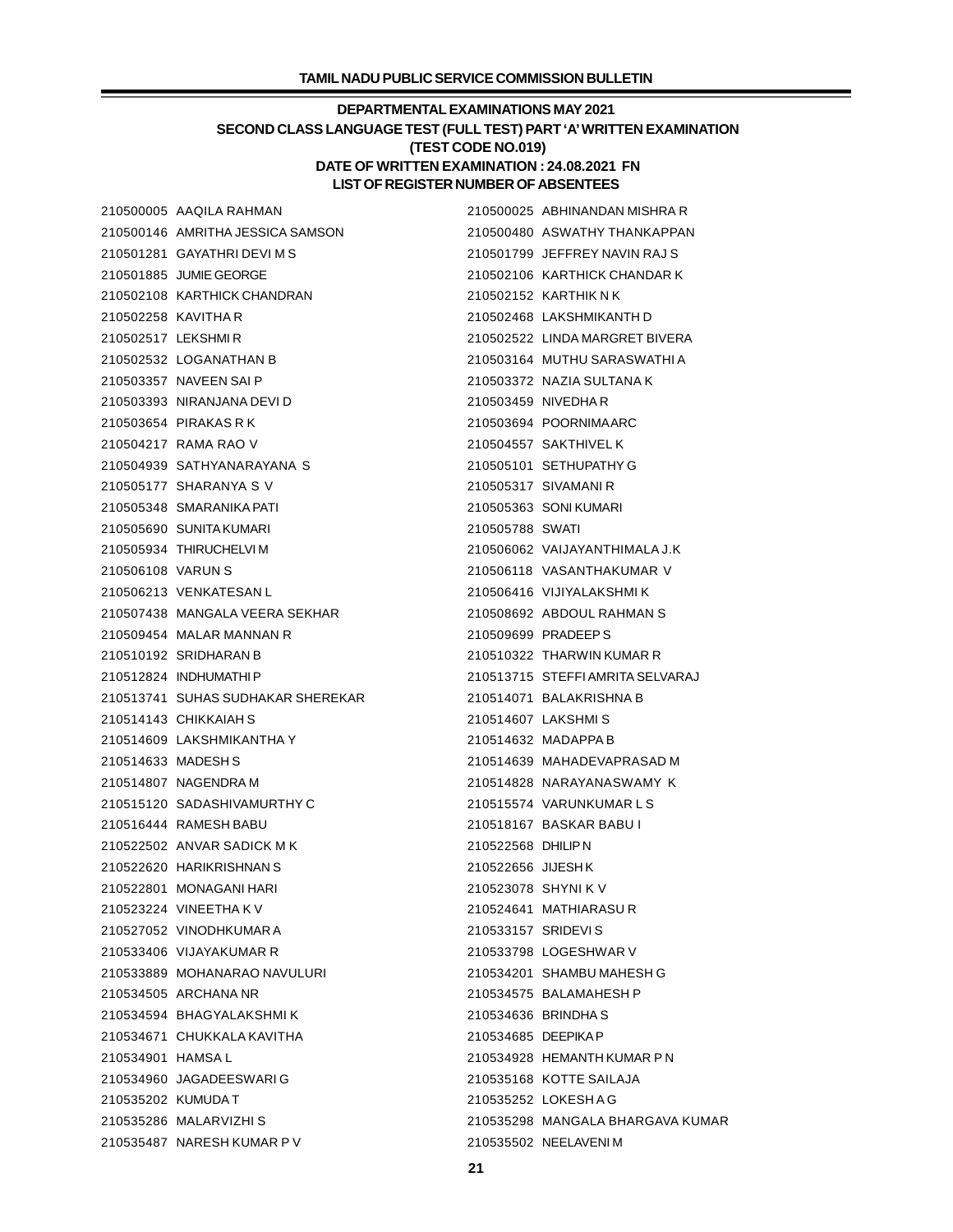# **DEPARTMENTAL EXAMINATIONS MAY 2021 SECOND CLASS LANGUAGE TEST (FULL TEST) PART 'A' WRITTEN EXAMINATION (TEST CODE NO.019) DATE OF WRITTEN EXAMINATION : 24.08.2021 FN LIST OF REGISTER NUMBER OF ABSENTEES - CONTD.**

 PANDU C P 210535669 RADHA R J SARADHA M 210536099 SRIDHAR S VELU P 210536456 VIVEK KUMAR P PREETHI K 210538282 RUBINIBAI G VIJAYARAJ K 210540527 ANUJA S S NANCY PEARLIN J 210543456 SITA S R ABDUL KALAM PK 210543851 AFSAL ES SAIDALI P P 210545228 SUPARNA DAS M ABDUL AZEEZ M 210545520 AYISHA SIDDIQUA V GEETHA R 210545794 IMDADUDDIN S IMMADUDDIN S 210545898 KAMRUDDIN H MOHAMMED KALEEM ARSHAN ML 210546164 MUQDADIL HUSSAIN S SALMA A 210546832 SYED ARIF S WASEEM AHMED N 210547901 LENITA ROSARY L SANDHYA THAMOS 210551631 SINDHUJA RAVICHANDRAN AMRUTHA K 210551901 ANITHA N BOYILLA RAMESH 210552226 GODAVARI R GOVINDAMMA B 210552729 MOHAN CHANDRA BABU M NAGAMANI P 210553050 RAGHUPATHI K RAMAMOORTHY V 210553140 RAMYA M SHOBHA R 210553461 SINDHU M SRIKANTIAH B 210553834 VENKATESULU K VIJETHA K 210554368 KAPIL BHARDWAJ A PRAVEEN ARAVINDH A 210555517 DAVID WESLEY M EBENEZER BLESSED STONE E 210556813 SATYA S MOHAMMED JASIR V 210557486 VENKATESH A ABRARUL HUQ P A 210558189 ASRAR AHMED T.J FAIZAN AHMED K 210558295 IRFAN SHAREEF P KOUSER BANU S 210558427 MISBA ANJUM A 210558455 NASIRA BEGUM P M 210558640 SHAHIDA BEGUM M AARON VETHA JOSE J 210559191 ABIJITH S L ACHU R S 210559209 ADARSH S J AKHILA R B 210559412 BINOD KUMAR P CAROLINE S 210559475 DEEPTHI V S GOKUL KRISHNAA G A 210559555 GOPIKA SASIKUMAR S HARI KRISHNA G A 210559574 HARITHA SHREE H S KIRAN MANTHASHRI D 210559732 KRISHNA PRASAD C S KRISHNAPRIYA C S 210559939 NIJA S U NIJIN K S 210560104 RAMESH M R SAJANA SEN 210560169 SAJI SRIDHAR SHINI S M 210560317 SIMI S SIMIJAMARY N S 210560365 SREEKUMAR V S SUNITHA MARY F 210560526 VENU DAS M VINEETH V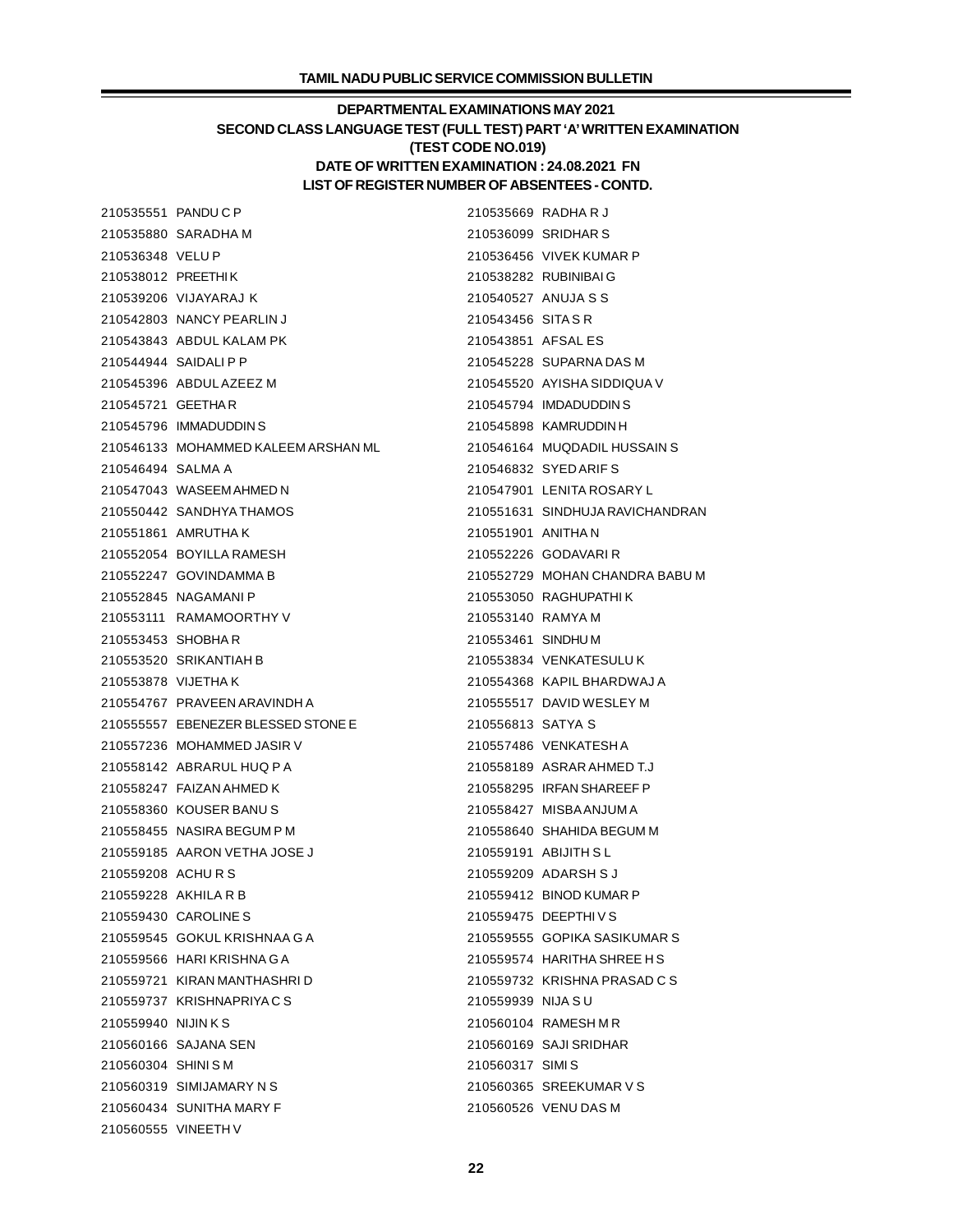# **DEPARTMENTAL EXAMINATIONS MAY 2021 SECOND CLASS LANGUAGE TEST PART D ONLY (VIVA VOCE) (TEST CODE 201) DATE OF VIVA VOCE CHENNAI CENTRE : 17.11.2021 AN ONLY TIRUVALLUR CENTRE: 17.11.2021 AN ONLY NAGERCOIL CENTRE : 22.11.2021 FN ONLY LIST OF REGISTER NUMBER OF PASSED CANDIDATES**

#### **CHENNAI**

- 210500860 DADI A SRINIVASA RAO 05/08/1988 S/O ATCHARAO D NO. 359, O/O GOVERNMENT ANALYST, DRUGS TESTING LAB DIRECTORATE OF DRUGS CONTROL, DMS CAMPUS TEYNAMPET,CHENNAI CHENNAI PINCODE:600006
- 210503558 PARAMESHWARI A 09/08/1971 D/O ARUNACHALAM C NO.126,GANAPATHY STREET,MADHANANTHAPURAM,PORUR,CHE NO.126,GANAPATHY STREET,MADHANANTHAPURAM, PORUR,CH NO.126,GANAPATHY STREET,MADHANANTHAPURAM,PORUR,CHE KANCHEEPURAM PINCODE:600116

#### **NAGERCOIL**

- 210560166 SAJANA SEN 28/06/1997 D/O SEN S A KALLUVETTANKUZHI VEEDU PIRACODE ADAIKKAKUZHI PO KANNIYAKUMARI PINCODE:629153
- 210560170 SAJIN C 09/06/1994 S/O BINDHU KUMAR R 17/52 A VADASSERY VILAI VEEDU MARAYAPURAM KAPPUKKADU (P.O) KANNIYAKUMARI PINCODE:629162

## **LIST OF REGISTER NUMBER OF FAILED CANDIDATES**

- NIL -

## **LIST OF REGISTER NUMBER OF ABSENTEES**

210502107 KARTHICK CHANDAR K 210534567 BALAJI R

## **THIRD CLASS LANGUAGE TEST - HINDI (VIVA VOCE) (TEST CODE: 202 ) CHENNAI CENTRE : 29 /11/2021 FN ONLY LIST OF REGISTER NUMBER OF PASSED CANDIDATES**

- NIL -

### **LIST OF REGISTER NUMBER OF FAILED CANDIDATES**

210501182 EYALARASI C 210503618 PAVENDHAN M

## **LIST OF REGISTER NUMBER OF ABSENTEES**

- NIL -

## **THIRD CLASS LANGUAGE TEST - KANNADA (VIVA VOCE) (TEST CODE: 203 ) LIST OF REGISTER NUMBER OF PASSED CANDIDATES**

### - NIL -

## **LIST OF REGISTER NUMBER OF FAILED CANDIDATES**

### - NIL -

### **LIST OF REGISTER NUMBER OF ABSENTEES**

- NIL -

# **THIRD CLASS LANGUAGE TEST - MALAYALAM (VIVA VOCE) (TEST CODE: 204 ) DATE OF VIVA VOCE CHENNAI CENTRE : 29.11.2021 FN & AN LIST OF REGISTER NUMBER OF PASSED CANDIDATES MADURAI**

 210519868 SRITHARAN P - 07/05/1994 - S/O PALANIKUMAR S 72/122 AVADAI THANGA NADAR STREET USILAMPATTI MADURAI PINCODE:625532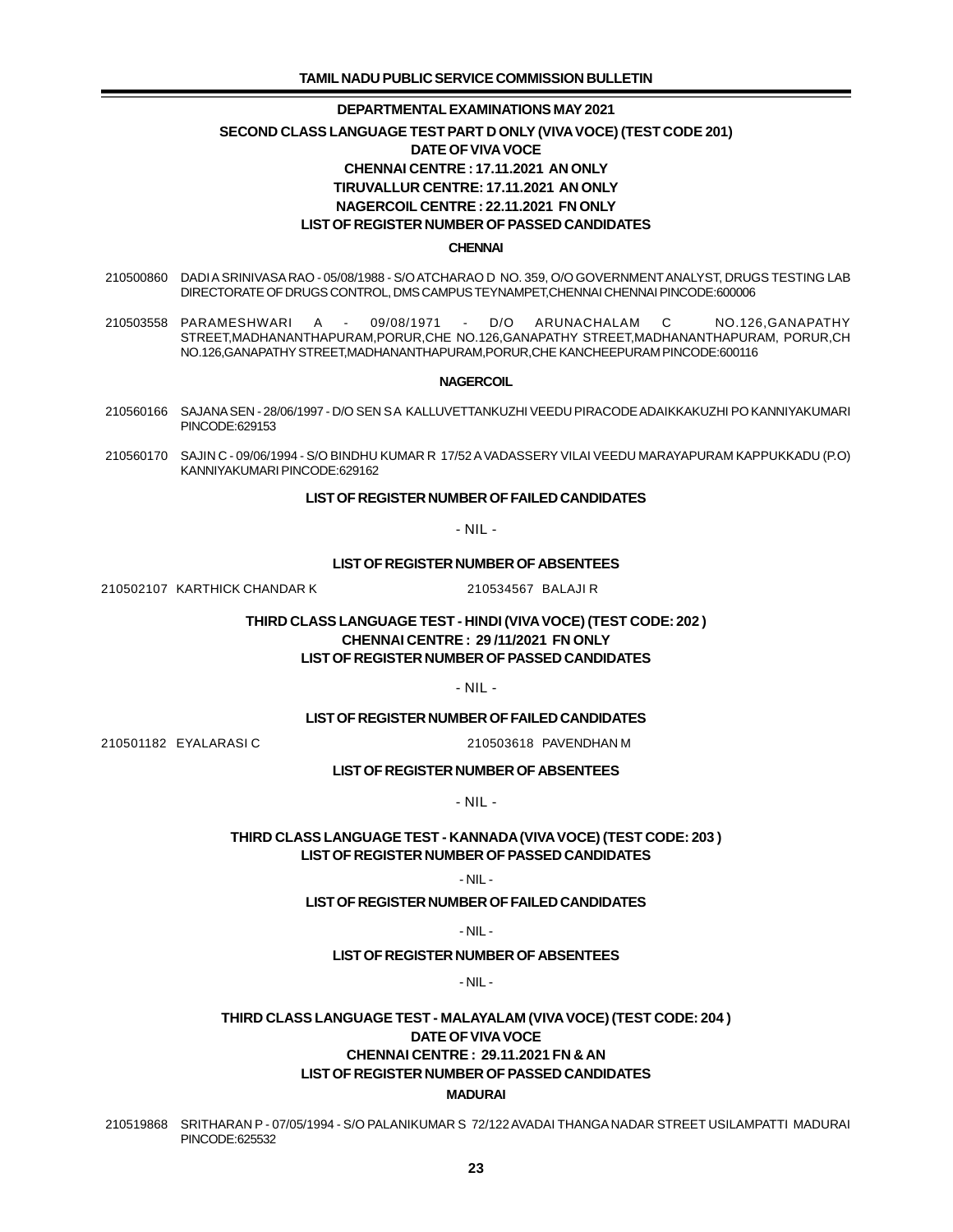## **TAMIL NADU PUBLIC SERVICE COMMISSION BULLETIN**

## **DEPARTMENTAL EXAMINATIONS MAY 2021 THIRD CLASS LANGUAGE TEST - MALAYALAM (VIVA VOCE) (TEST CODE: 204 ) DATE OF VIVA VOCE CHENNAI CENTRE : 29.11.2021 FN & AN LIST OF REGISTER NUMBER OF PASSED CANDIDATES - CONTD.**

### **THIRUVANNAMALAI**

 SANKARI T G - 01/01/1983 - D/O GANESAN T E 14, IYTHER PATTARAI STREET KANCHIPURAM KANCHEEPURAM PINCODE:631501

### **VILLUPURAM**

 ANITHA M - 23/08/1984 - D/O MALAIYAN A 51 BAJANAI KOVIL STREET NALLAVOOR & POST VANUR TALUK VILLUPURAM PINCODE:604154

### **TIRUPPUR**

 SURUTHI C - 19/11/1996 - D/O CHINNUSAMY V 5/152, CHAKKARAPALAYAM, KABILARMALAI POST PARAMATHI VELUR TALUK, NAMAKKAL NAMAKKAL PINCODE:637204

### **NAGERCOIL**

 JEYA SINGH M - 23/09/1992 - S/O MICHAEL RAJ J 7/94, PARUTHI VILAI, KOLVEL, THIRUVARAMBU POST KANNIYAKUMARI PINCODE:629161

### **LIST OF REGISTER NUMBER OF FAILED CANDIDATES**

|                   | 210500476 ASHWINIM       | 210500714 BHAVANIE |                           |
|-------------------|--------------------------|--------------------|---------------------------|
|                   | 210502492 LAVANYA EC     |                    | 210504971 SEETHALAKSHMIM  |
|                   | 210505406 SREEBAHAMPRIYA |                    | 210508403 SUMITHAK        |
|                   | 210512080 SHOBIYA G      |                    | 210517834 TAMILSELVI N    |
|                   | 210527705 GOWRIMANOKARIS |                    | 210527851 JAYASHREE N     |
|                   | 210528882 PRIYARATHNA R  | 210543433 SHEEBAK  |                           |
|                   | 210543610 SUSHMITHA S    |                    | 210544082 DEEPIKAKK       |
| 210544897 RAMYA R |                          | 210545146 SONIA S  |                           |
| 210552746 MONIKAA |                          |                    | 210552959 PERIAVEDIAMMALM |
|                   |                          |                    |                           |

## **LIST OF REGISTER NUMBER OF ABSENTEES**

|                     | 210500996 DHARANIS              |                     | 210501239 GANESAN N           |
|---------------------|---------------------------------|---------------------|-------------------------------|
| 210503367 NAVIN K   |                                 |                     | 210506919 DHATCHINAMOORTHY    |
| 210507076 HEMACP    |                                 |                     | 210507098 ISWARYA R           |
|                     | 210509132 INDUMATHLK            |                     | 210509357 KAVIYARASU T        |
| 210509888 RATHIGA B |                                 |                     | 210513234 MUTHUMALARSELVIM    |
|                     | 210514174 DEVIPRIYAS            |                     | 210514195 DHARANIN            |
|                     | 210514294 GOKUL NATH R          | 210516064 KAMESH P  |                               |
| 210517475 PREETHIR  |                                 | 210517950 AASHA T   |                               |
|                     | 210519149 NIVETHAM              |                     | 210521740 NIVEDIDHAM          |
|                     | 210526262 MALINIJFYASHRFFK      |                     | 210527661 GOKULRAJS           |
|                     | 210530581 GANGRACE D            |                     | 210530627 INDU KUMAR J        |
|                     | 210531600 THANDEESWARLR         |                     | 210531706 VIGNESHPANDIAN C    |
|                     | 210534128 SAM PRABAKARAN S      | 210535240 LIBIN L S |                               |
|                     | 210541138 NAGARAJAN V           |                     | 210542914 PETERMICHEALK       |
|                     | 210543847 ABINAYA MV            | 210545040 SELVIP    |                               |
|                     | 210545112 SIVA SANGEETHA P      |                     | 210546244 PADMAPRIYAA         |
|                     | 210547898 LAVANYA P             |                     | 210549637 JANNADUL FIRDOUSH N |
| 210554366 KANNAN V  |                                 |                     | 210554383 KARTHIKAIRAJ P      |
|                     | 210555394 VISWANATHAN A         |                     | 210555677 KARPAGAM S          |
|                     | 210557769 MOHAMED ABDUL MALIK S |                     | 210560449 SURYA KALA A        |